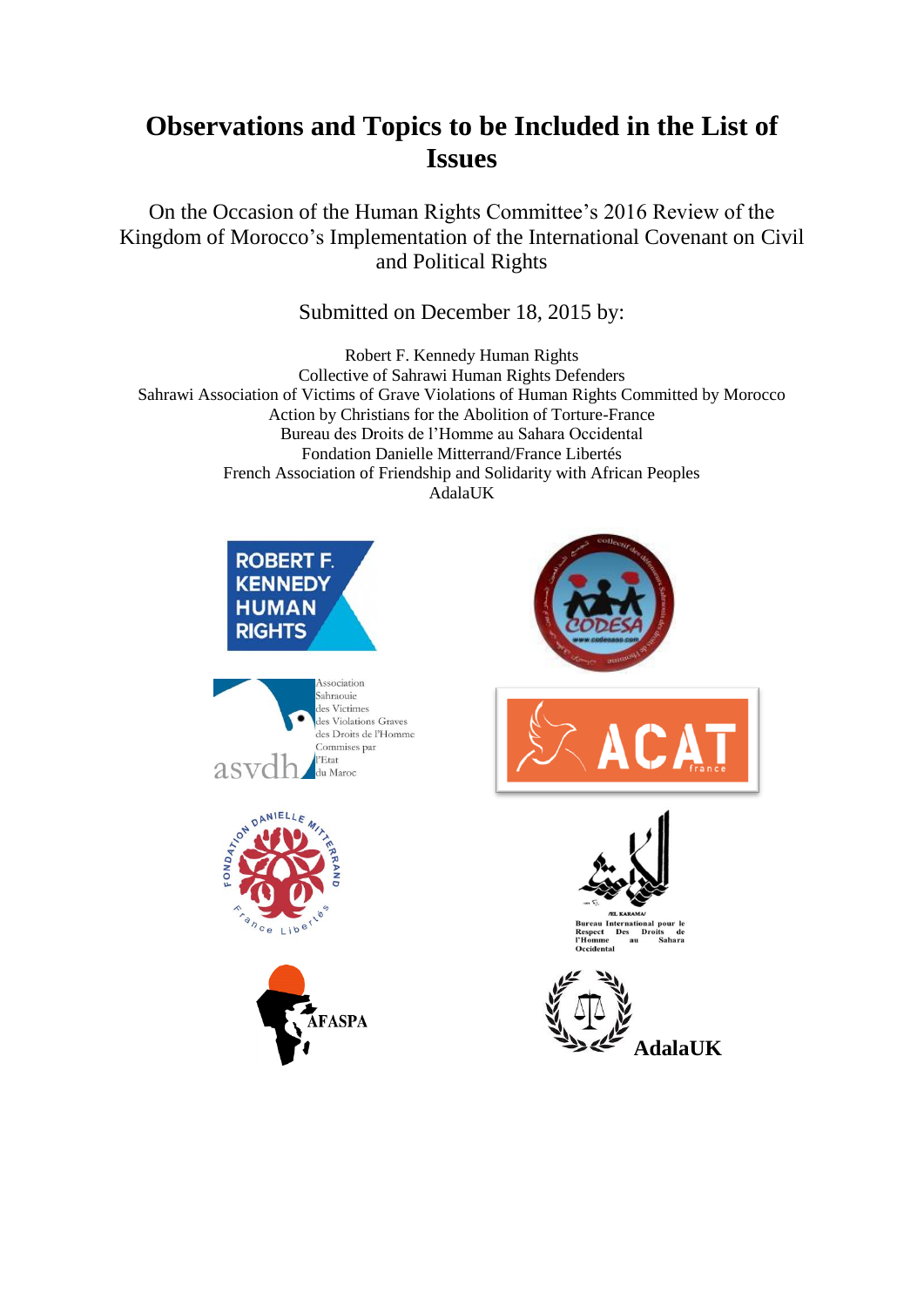## Signatories of this Report

**Robert F. Kennedy Human Rights** is a non-governmental organization based in Washington, D.C. Founded in 1968 as a living memorial, it strives to achieve Robert F. Kennedy's vision of a more just and peaceful world. Robert F. Kennedy Human Rights' core programs focus on the power of the individual, providing sustained advocacy, litigation, and capacity-building support to grassroots leaders to advance social justice movements around the globe.

The **Collective of Sahrawi Human Rights Defenders** (CODESA) is a grassroots, nongovernmental organization based in El-Aaiun/Western Sahara, whose registration has been denied by the Moroccan authorities. It's members are former disappeared persons and political prisoners. CODESA's objectives are: documenting the violations and attacks to human rights in the Western Sahara territories occupied by Morocco; disseminate and promote the culture of human rights principles and values; contribute to the construction of a modern civil society that believes in peace and peaceful non-violent resistance; and defending the legal and inalienable right of the Sahrawi people to self-determination, as recognized by international law.

The **Sahrawi Association of Victims of Grave Violations of Human Rights Committed by the State of Morocco** (ASVDH) is a non-governmental organization based in El-Aaiún which defends the interests of victims of forced disappearances and all victims of grave violations of human rights. Its mission is to defend the rights of victims and their beneficiaries, to promote a culture of universal human rights, to lead the youth in a nonviolent struggle to assert their rights, and to provide psychological support to individuals, especially women, who have been "disappeared."

**ACAT-France (Action by Christians for the Abolition of Torture-France)** is a Christian non-governmental organization for the defense of human rights based in Paris, which was created in 1974 as a non-profit organization. Basing its advocacy on international law, ACAT-France fights against torture, the death penalty, and for the protection of victims, by means of its network of 39,000 members and supporters.

**Fondation Danielle Mitterrand/France Libertés:** Created by Danielle Mitterrand in 1986, France Libertés is a non-profit foundation that has consultative status with the Economic and Social Council (ECOSOC) of the United Nations. France Libertés' mission is to defend human rights and the common good, and in particular the fundamental right of everyone to access to water. The Fondation Danielle Mitterrand contributes to building a more interdependent world.

The **Bureau des Droits de l'Homme au Sahara Occidental** (BIRDHSO) is an international non-governmental organization based in Geneva. Its work focuses principally on the various UN human rights mechanisms in order to draw their attention to human rights violations in Western Sahara, including the special procedures, the treaty bodies, the Human Rights Council, and the High Commissioner for Human Rights.

#### **French Association of Friendship and Solidarity with African Peoples (AFASPA)** is a

French anti-colonial organization that is independent of governments and parties in France and in Africa. It was founded in 1972, is based in Bagnolet and has regional committees. Its purpose is to inform French public opinion about African realities, support the independence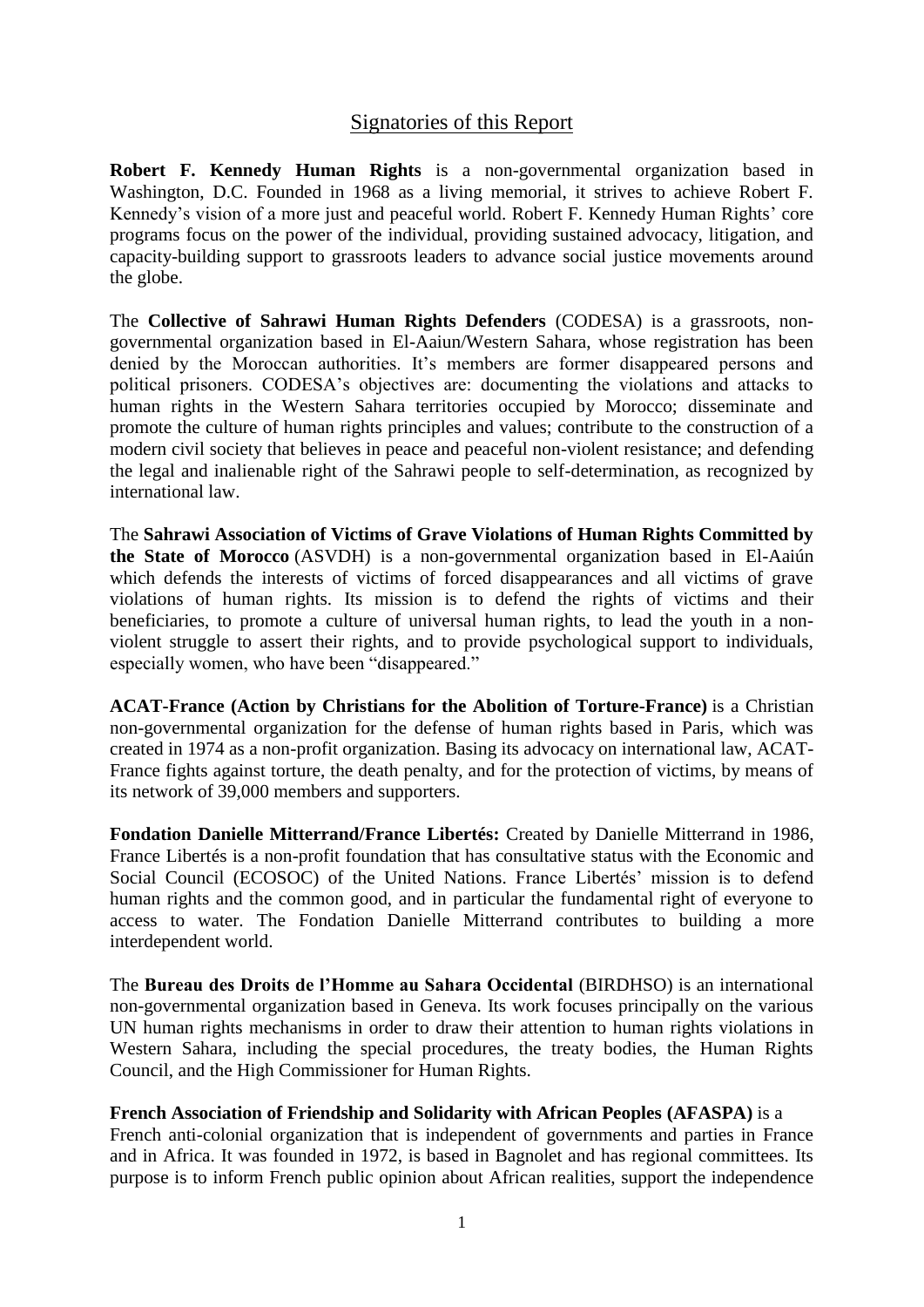struggles of African peoples and denounce violations of human and peoples' rights. As such, it has dispatched observers to the trials of Sahrawi activists before Moroccan courts.

**AdalaUK** is a British organization that aims to raise awareness of the conflict and of human rights violations in Western Sahara. We work with a number of Saharawi human rights activists who are based in the occupied territories of Western Sahara and in Morocco. Adala UK gives the Saharawi human rights movement a unified voice at an international level, predominantly by organising and participating in speaker events and by sending letters and petitions to the appropriate decision makers and authorities.

\* \* \* \* \*

This report was prepared with the assistance of the Cornell Law School International Human Rights Clinic. In particular, we would like to thank the following students for their assistance in the drafting of this report: Maame Esi-Austin, Sevim Saadat, and Trevor White. Professor Sandra Babcock of Cornell University School of Law also assisted in the preparation of this report. We would also like to thank Delphine Lourtau, Marie-Joëlle Redor-Fichot, Nadine Coquillard, and the members of the Association des Amis de la République Sahraouie Démocratique for their insights and contributions.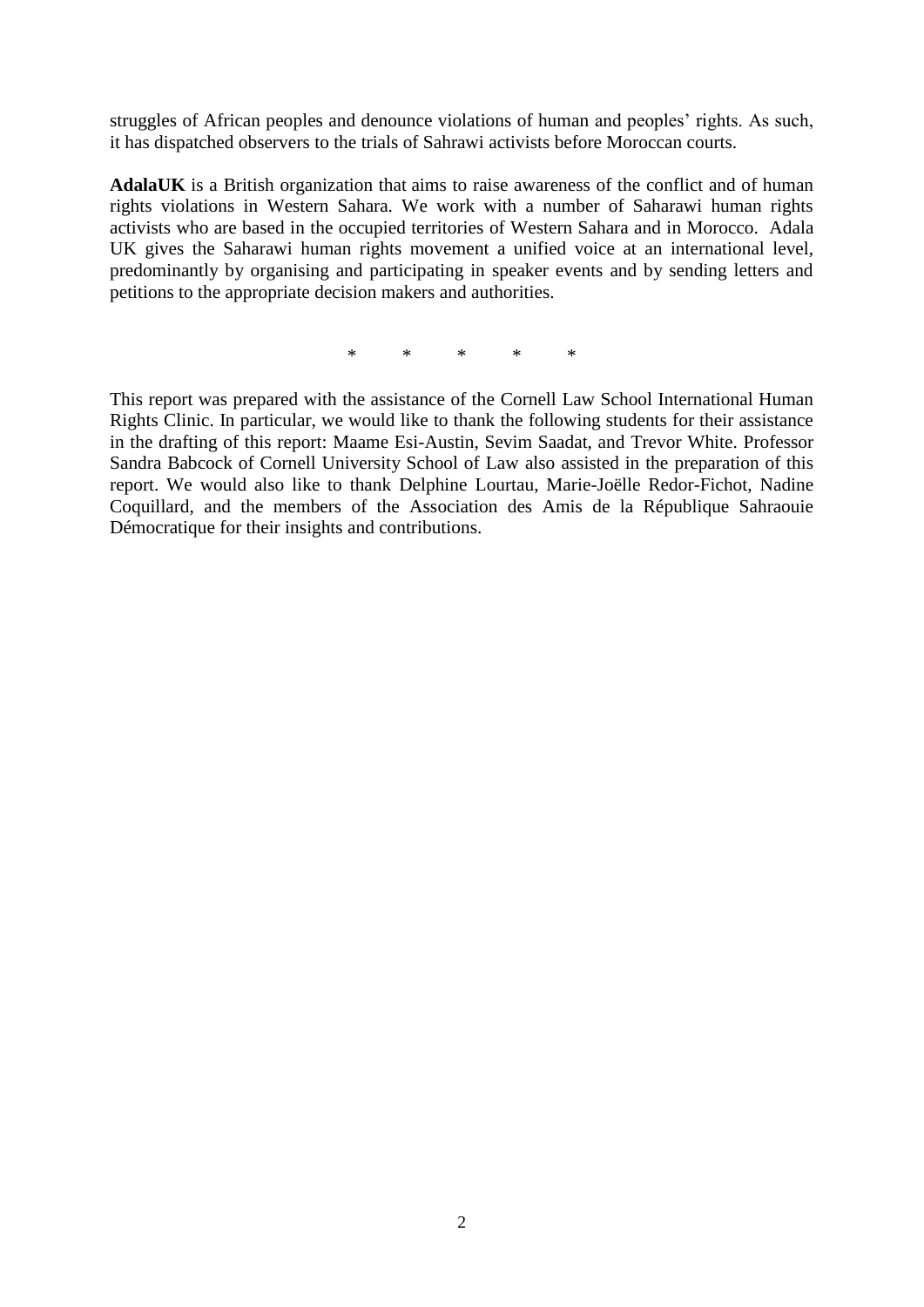# A. Introduction

The above-listed non-governmental organizations and associations submit this report to guide the pre-session Working Group in its preparation of the list of issues to be examined during the Committee's review of the Kingdom of Morocco's implementation of the International Covenant on Civil and Political Rights (ICCPR) in the non-self-governing territory of Western Sahara. We hereby submit a condensed summary of the facts relating to the violations of the following rights enshrined in the ICCPR: the right to self-determination (Article 1); the right to life (Article 6); the prohibition on torture (Article 7); the right to be protected from arbitrary detention (Article 9); the right to dignity (Article 10); the right to freedom of movement (Article 12); the right to a fair and public hearing and an appeal (Article 14); the right to privacy (Article 17); the rights to freedom of expression and peaceful assembly (Articles 19 and 21); and the right to freedom of association (Article 22).

This Committee and the International Court of Justice have already found that States Parties' obligations under the ICCPR extend to all of the territories and populations that are effectively under their control.<sup>1</sup> As the *de facto* Occupying Power in a non-self-governing territory, it is clear that the Kingdom of Morocco must respect and implement the rights protected by the ICCPR in Western Sahara. Nevertheless, the NGOs and associations listed above wish to emphasize that, under international law, the Kingdom of Morocco has no legitimate sovereignty over Western Sahara. $<sup>2</sup>$ </sup>

# B. Observations Regarding Violations of the ICCPR in Western Sahara

## **1. Article 1**

-

# a. Article 1, para. 1: The Right to Self-Determination.

*Art. 1, para. 1: All peoples have the right of self-determination. By virtue of that right they freely determine their political status and freely pursue their economic, social and cultural development*.

From a legal perspective, it is settled that the Sahrawi people are entitled to determine their own political future through a referendum on self-determination. The United Nations General Assembly, the International Court of Justice and the Organization of African Unity have all recognized that Morocco cannot exercise sovereignty over the non-self-governing territory of Western Sahara and have called for a referendum to be organized in order for the Sahrawi

<sup>1</sup> *See* International Court of Justice, Legal Consequences of the Construction of a Wall in the Occupied Palestinian Territory, Advisory Opinion, I.C.J. Reports 2004, ¶ 111 (July 9, 2004) ("[T]he International Covenant on Civil and Political Rights is applicable in respect of acts done by a State in the exercise of its jurisdiction outside its own territory."); Human Rights Committee, Concluding Observations of the Human Rights Committee: Israel, 21 August 2003, CCPR/C0/78/1SR, ¶ 11 (noting that "the provisions of the Covenant apply to the benefit of the population of the Occupied Territories, for all conduct by the State party's authorities or agents in those territories that affect the enjoyment of rights enshrined in the Covenant and fall within the ambit of State responsibility of Israel under the principles of public international law").

<sup>&</sup>lt;sup>2</sup> International Court of Justice, Advisory Opinion on Western Sahara (Oct. 16, 1975), http://www.icjcij.org/docket/files/61/6197.pdf. No state or intergovernmental institution has recognized Morocco as a sovereign power over Western Sahara.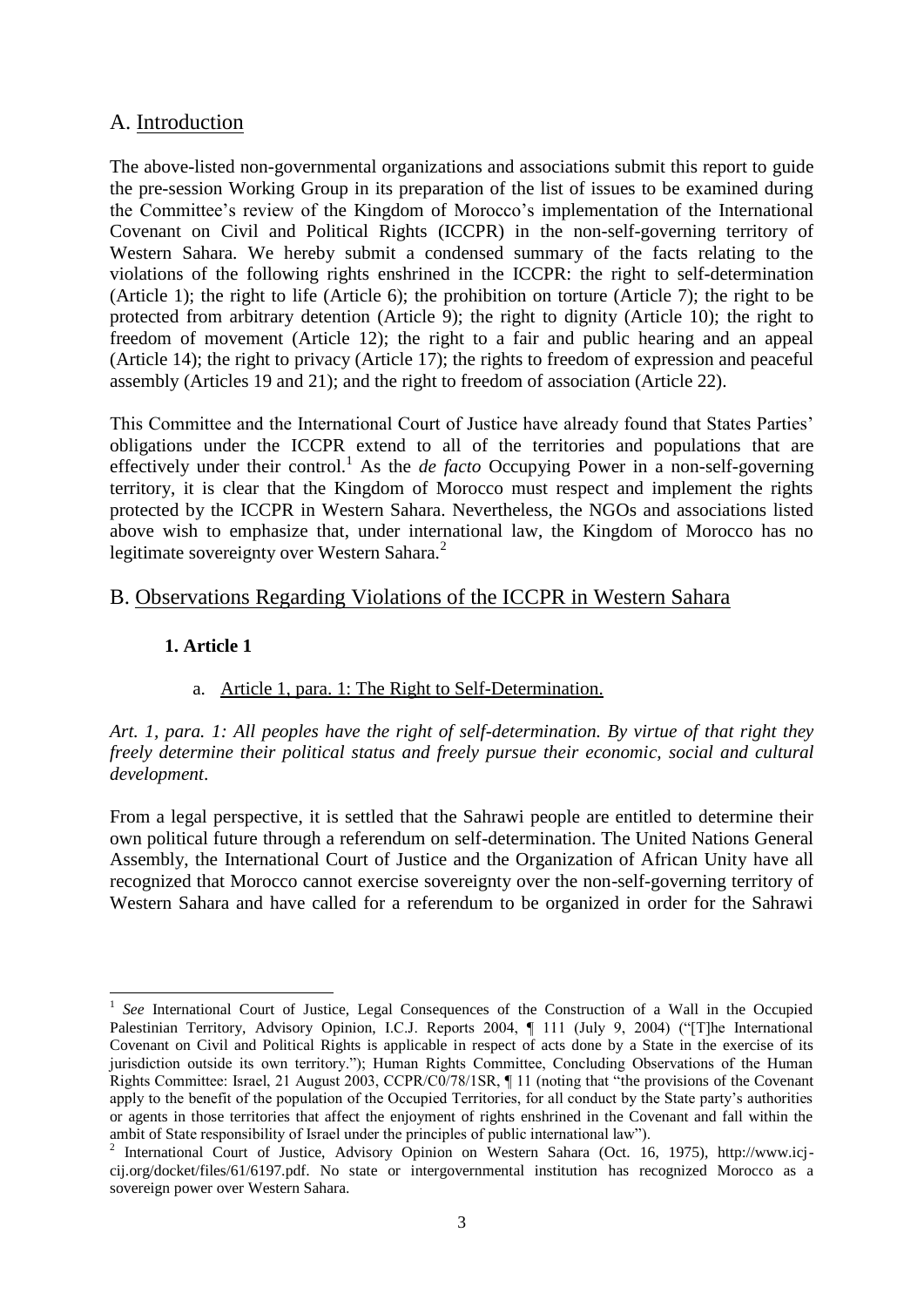people to pronounce itself on its political status.<sup>3</sup> Additionally, as noted by the European Union General Court in a very recent decision, "neither the UN nor any other international body has granted the Kingdom of Morocco a mandate to administer this territory."<sup>4</sup>

In 2004, following its review of the Kingdom of Morocco's fifth periodic report, the Committee stated that it "remains concerned about the lack of progress on the question of the realization of the right to self-determination for the people of Western Sahara.<sup>55</sup> Despite the Committee's exhortation more than ten years ago to allow the people of Western Sahara "to enjoy fully the rights recognized by the Covenant,"<sup>6</sup> the Kingdom of Morocco is unwilling to resolve the question of self-determination in conformity with binding principles of international law. In a report submitted to the Committee on Economic, Social and Cultural Rights (CESCR) in 2014, the Kingdom of Morocco claimed that it would grant Western Sahara a degree of autonomy through the "Moroccan Extended Autonomy Initiative." According to the state report, the autonomy status will be decided by the population through a referendum.<sup>7</sup> This proposal does not specify who will be consulted or when, and fails to clarify whether the Sahrawi people will also be given an opportunity to choose independence over regional autonomy. Morocco's proposal, therefore, violates the principle of selfdetermination, which recognizes the right of a non-sovereign people to choose their political regime.

Furthermore, the proposed solution demonstrates that Morocco refuses to consider the option of independence for the people of Western Sahara. This refusal was publicly expressed in King Mohammed VI's speech of November  $6<sup>th</sup>$  2014 on the occasion of the 39<sup>th</sup> anniversary of the Green March, in which he stated that, "Morocco will remain in its Sahara, and the Sahara will remain in its Morocco until the end of time." He then added that "Moroccan sovereignty in the whole of its territory is unalterable, inalienable and nonnegotiable."<sup>8</sup> This year again, at a speech to mark the  $40<sup>th</sup>$  anniversary of the Green March, King Mohammed VI said that the autonomy initiative "is the most Morocco can offer…Those who are waiting for any other concession on Morocco's part are deceiving themselves...."<sup>9</sup> Presenting independence as an option for the people of Western Sahara would not be a "concession" on the part of Morocco, as mischaracterized by King Mohammed VI; it is what the law of nonself-governing territories requires in order for the people of the territory to realize their right to self-determination.

<sup>1</sup> <sup>3</sup> International Court of Justice, Advisory Opinion on Western Sahara, 16 October 1975, http://www.icjcij.org/docket/files/61/6197.pdf; U.N. General Assembly, Question of Spanish Sahara, Resolution 3458, A/RES/3458 (XXX), 2435th Plenary Meeting, 10 December 1975; The Assembly of Heads of State and Government of the Organization of African Unity, meeting in its Eighteenth Ordinary Session in Nairobi, Kenya, from 24 to 27 June 1981, Resolution on Western Sahara, AHR/Res. 103 (XVIII) (24 to 27 June, 1981).

<sup>4</sup> Action for Annulment *Frente Polisario v Council*, Case T-512/12, Para. 233, European Union General Court, December 10, 2015, *available at*  [http://curia.europa.eu/juris/document/document.jsf?text=&docid=172870&pageIndex=0&doclang=FR&mode=ls](http://curia.europa.eu/juris/document/document.jsf?text=&docid=172870&pageIndex=0&doclang=FR&mode=lst&dir=&occ=first&part=1&cid=227279)

[t&dir=&occ=first&part=1&cid=227279.](http://curia.europa.eu/juris/document/document.jsf?text=&docid=172870&pageIndex=0&doclang=FR&mode=lst&dir=&occ=first&part=1&cid=227279)

<sup>&</sup>lt;sup>5</sup> Human Rights Committee, 82nd session, Concluding Observations of the Human Rights Committee: Morocco, 1 December 2004, CCPR/CO/82/MAR, ¶ 8.

<sup>6</sup> *Id.*

<sup>&</sup>lt;sup>7</sup> Committee on Economic, Social and Cultural Rights, Fourth periodic report of the state of Morocco, 24 March 2014, E/C.12/MAR/4, §26.

<sup>8</sup> Speech of King Mohammed VI, 6 November 2014, available in French: [http://www.bladi.net/discours-roi](http://www.bladi.net/discours-roi-mohammed-6-jeudi-6-novembre,40587.html)[mohammed-6-jeudi-6-novembre,40587.html.](http://www.bladi.net/discours-roi-mohammed-6-jeudi-6-novembre,40587.html)

<sup>&</sup>lt;sup>9</sup> Reuters, On 40th Anniversary of Green March, King Mohammed VI Lauds Autonomy Plan, Pledges to Turn Western Sahara Into African Hub, November 7, 2015, available at http://www.reuters.com/article/idUSnMKWQd90Qa+1e2+MKW20151107#yaYSIsSTcUUZSwd0.99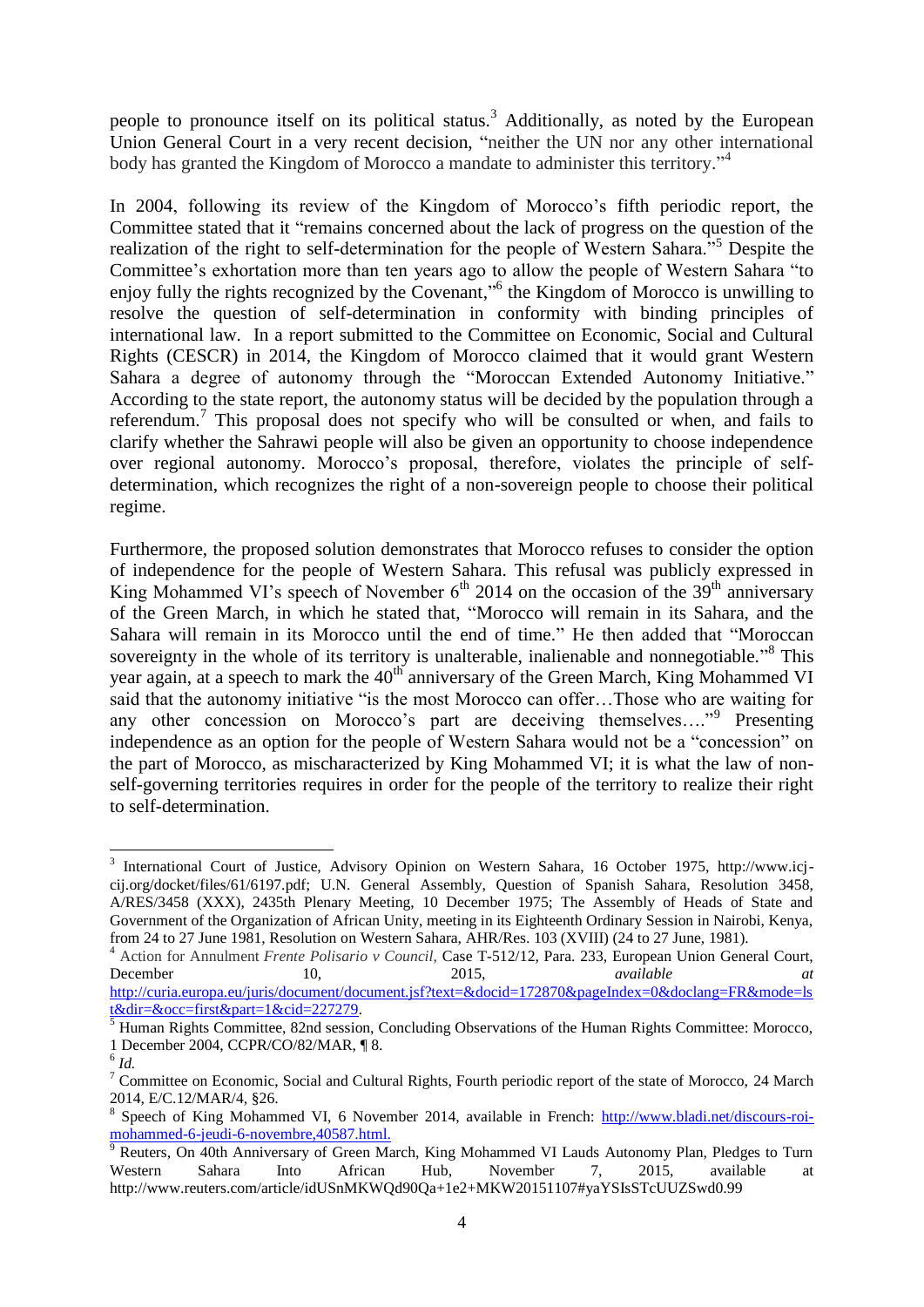The CESCR recognized the inadequacy of Morocco's proposal in its 2015 Concluding Observations, where it stated: "While taking note of the Moroccan Extended Autonomy Initiative, the Committee reiterates its concern about the failure to find a solution to the issue of the right to self-determination of the Non-Self-Governing Territory of Western Sahara."<sup>10</sup> Consequently, the CESCR called upon Morocco to:

Strengthen its efforts, under the auspices of the United Nations, to find a solution to the issue of the right to self-determination for Western Sahara, as established in article 1 of the Covenant, which recognizes the right of all peoples to freely determine their political status and freely pursue their economic, social and cultural development. The Committee recalls that States parties to the Covenant are obligated to promote the realization of the right of self-determination in Non-Self-Governing Territories and to respect that right, in conformity with the provisions of the Charter of the United Nations.<sup>11</sup>

Yet Morocco has prevented the United Nations from taking steps to resolve the conflict, blocking the Special Representative of the Secretary General and the Head of MINURSO, Kim Bolduc, from entering the territory for months after her appointment.<sup>12</sup> Ambassador Christopher Ross, the Secretary General's Personal Envoy, has also been at times prevented from entering the region. $^{13}$ 

#### **In light of the above facts, we recommend that the Committee ask the Kingdom of Morocco to:**

- Provide clear and precise information on the process by which the right to selfdetermination of the Sahrawi people will be implemented, and in particular:
	- o The concrete measures that will be implemented to hold a referendum on selfdetermination, including a schedule for the referendum.

## b. Article 1, para. 2 : The Right to Freely Dispose of Natural Resources

*Art. 1, para. 2: All peoples may, for their own ends, freely dispose of their natural wealth and resources without prejudice to any obligations arising out of international economic cooperation, based upon the principle of mutual benefit, and international law. In no case may a people be deprived of its own means of subsistence.*

The General Assembly has emphasized that the exploitation and pillaging of natural resources in colonial or non-self-governing territories by foreign economic interests compromises the integrity and the prosperity of these territories, and that "any administering Power that deprives the colonial peoples of Non-Self-Governing Territories of the exercise of their legitimate rights over their natural resources, or subordinates the rights and interests of those peoples to foreign economic and financial interests, violates the solemn obligations it has

<sup>&</sup>lt;sup>10</sup> Committee on Economic, Social and Cultural Rights, Concluding Observations on the Fourth Periodic Report of Morocco, 22 October 2015, E/C.12/MAR/CO/4, ¶ 5.

 $11$  *Id.*, 16.

<sup>12</sup> *See e.g.*, Global Post, *U.N. Security Council Analyzes Diplomatic Breakdown in Western Sahara*, Oct. 28, 2014, *available at, [http://www.globalpost.com/dispatch/news/agencia-efe/141028/un-security-council-analyzes](http://www.globalpost.com/dispatch/news/agencia-efe/141028/un-security-council-analyzes-diplomatic-breakdown-western-sahara)[diplomatic-breakdown-western-sahara](http://www.globalpost.com/dispatch/news/agencia-efe/141028/un-security-council-analyzes-diplomatic-breakdown-western-sahara)*.

<sup>13</sup> *Id.*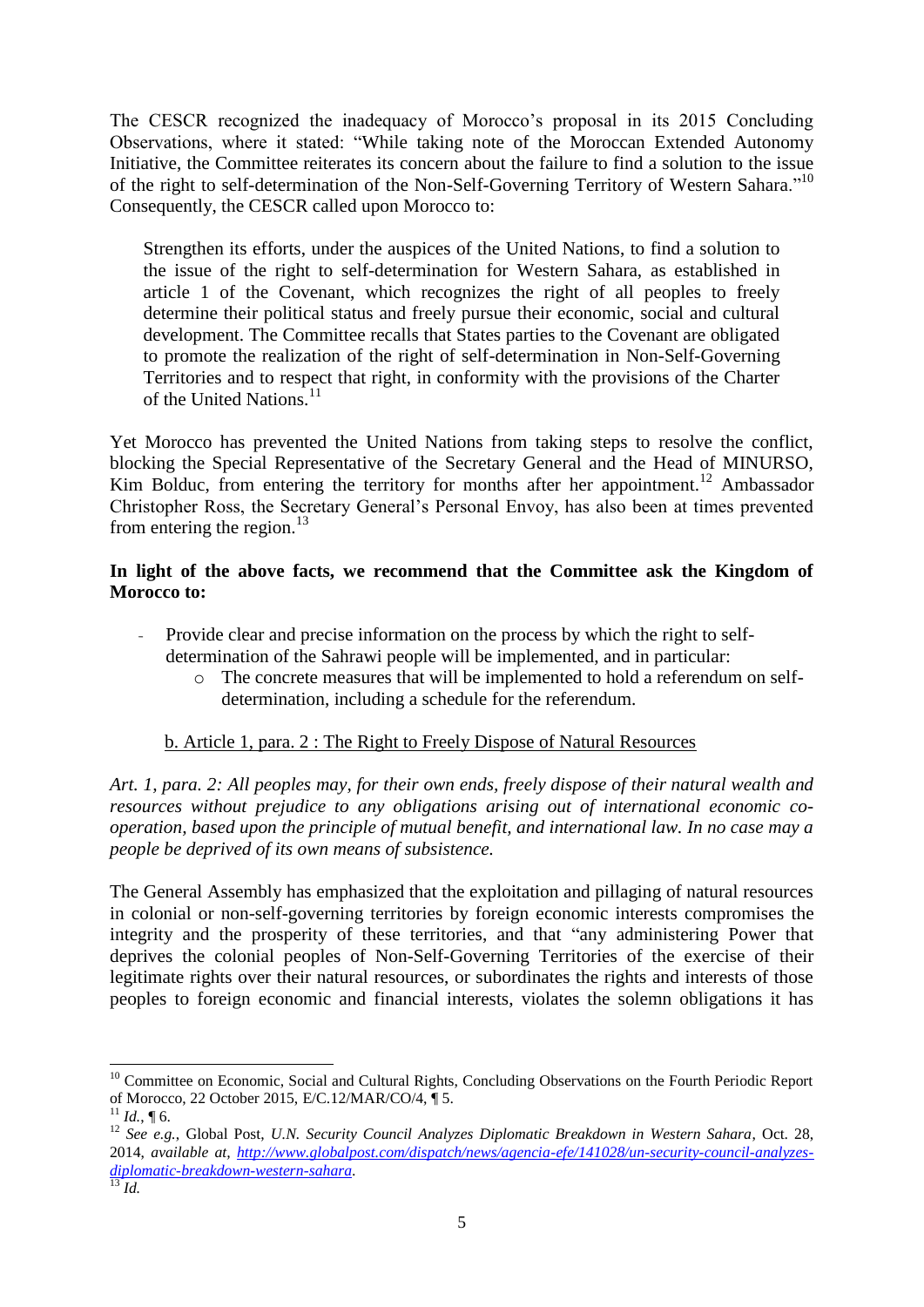assumed under the Charter of the United Nations."<sup>14</sup> Under international law, administering powers must respect two conditions for the exploitation of natural resources in a non-selfgoverning territory: first, the resources must be exploited for the benefit of the peoples in the territory; and second, the resources must be exploited in their name or in consultation with their representatives.<sup>15</sup> The latter condition requires that the population—or its legitimate representatives—be consulted *prior* to such exploitation.

These principles are not respected in the occupied territories of Western Sahara. The transfer of the Moroccan population to the non-self-governing territory of Western Sahara is an aggravating factor in the exploitation of the territory's resources, as well as a violation of the Fourth Geneva Convention relative to the Protection of Civilian Persons in Time of War.<sup>16</sup>

#### **In light of the above facts, we recommend that the Committee request that the Kingdom of Morocco:**

- Provide information on the concrete measures the State party has taken to ensure the Sahrawi people consent to the exploitation of natural resources in the occupied territory of Western Sahara, with particular regard to:
	- o Exploitation and export of phosphates;
	- o Negotiation of fisheries agreements;
	- o Authorization of oil exploration, exploitation, or extraction, including any of these activities in the territorial waters of Western Sahara;
	- o Exploitation and irrigation of lands to grow fruits and vegetables, and in particular tomatoes.
- Provide precise and detailed information on how the benefits from the exploitation of these resources are shared with the Sahrawi population.
	- o Describe efforts undertaken to ensure that products exported from Western Sahara are labeled accurately as products of Western Sahara.

<sup>-</sup><sup>14</sup> U.N. General Assembly Res. 48/46, Activities of foreign economic and other interests which impede the implementation of the Declaration on the Granting of Independence to Colonial Countries and Peoples in Territories under colonial domination, 22 March 1994, §2, 48 U.N. GAOR Supp. (No. 49) at 124; U.N. General Assembly Res. 49/40, Activities of foreign economic and other interests which impede the implementation of the Declaration on the Granting of Independence to Colonial Countries and Peoples in Territories under colonial domination, 30 January 1994, §2.

<sup>&</sup>lt;sup>15</sup> Letter dated 29 January 2002 from the Under-Secretary-General for Legal Affairs, Legal Counsel Hans Corell, addressed to the President of the Security Council, S/2002/161, §24 "*The recent State practice, though limited, is illustrative of an opinio juris on the part of both administering Powers and third States: where resource exploitation activities are concluded in Non-Self-Governing Territories for the benefit of the peoples of these territories, on their behalf, or in consultation with their representatives, they are considered compatible with the Charter obligations of the administering Power, and in conformity with the General Assembly resolutions and the principle of "permanent sovereignty over natural resources" enshrined therein*"; see also §9 ("*Members of the United Nations who assumed responsibilities for the administration of these territories have whereby recognized the principle that the interest of the inhabitants of these territories are paramount, and have accepted as a sacred trust the obligation to promote to the utmost the well-being of the inhabitants of these territories*.") The Legal Service of the European Parliament has also noted that "*compliance with international law requires that economic activities related to the natural resources of a Non-Self-Governing Territory are carried out for the benefits of the people of such Territory, and in accordance with their wishes*." Legal Opinion of the Legal Service of the European Parliament, 13 July 2009.

<sup>&</sup>lt;sup>16</sup> Fourth Geneva Convention relative to the Protection of Civilian Persons in Time of War, 12 August 1949, art. 49.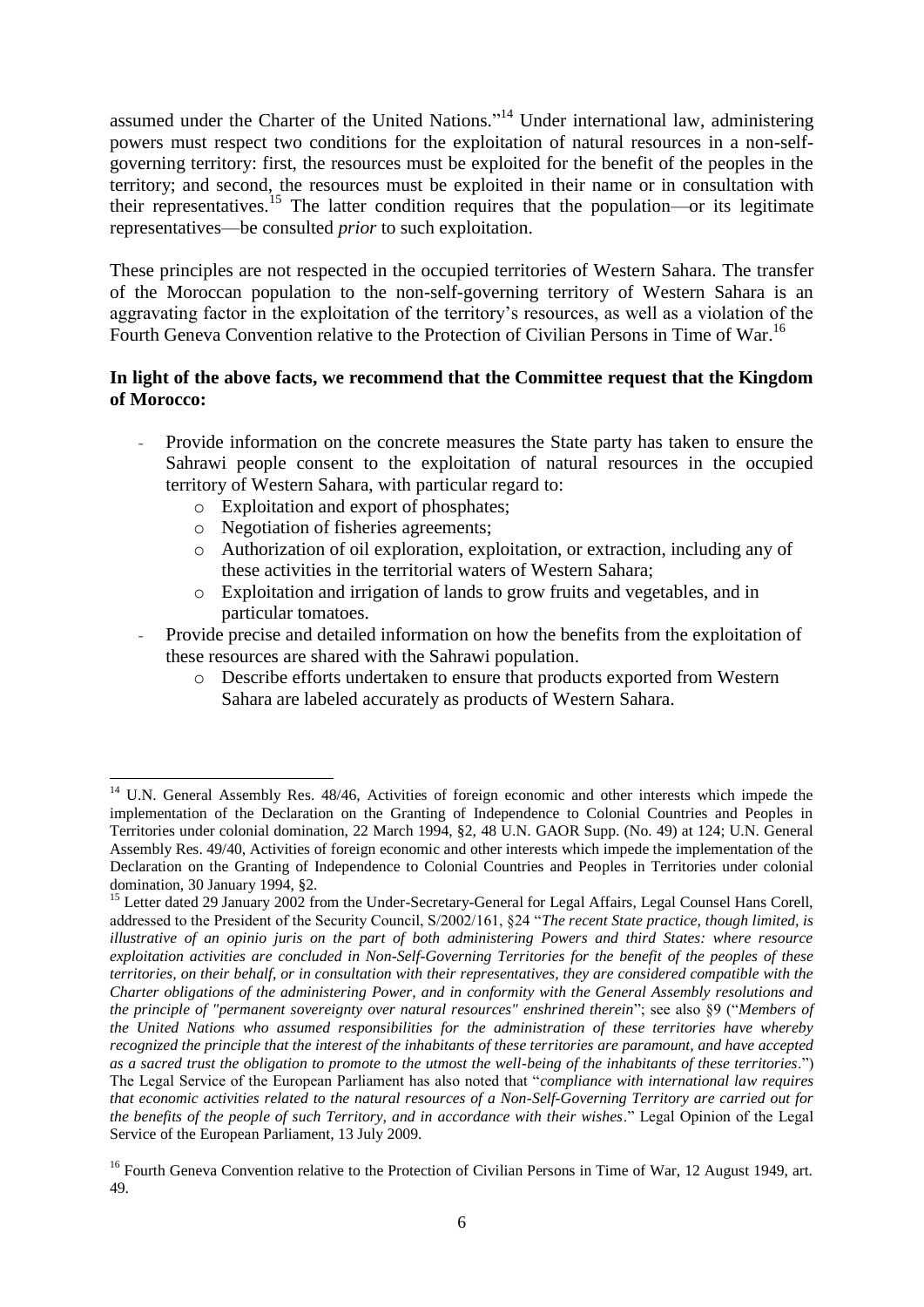#### **2. Articles 6 and 9: The Right to Life and the Right to be Free from Arbitrary Detention.**

*Article 6, para. 1: Every human being has the inherent right to life. This right shall be protected by law. No one shall be arbitrarily deprived of his life.*

*Article 9: para. 1: Everyone has the right to liberty and security of person. No one shall be subjected to arbitrary arrest or detention. No one shall be deprived of his liberty except on such grounds and in accordance with such procedure as are established by law.*

*para. 2. Anyone who is arrested shall be informed, at the time of arrest, of the reasons for his arrest and shall be promptly informed of any charges against him.*

*para. 3. Anyone arrested or detained on a criminal charge shall be brought promptly before a judge or other officer authorized by law to exercise judicial power and shall be entitled to trial within a reasonable time or to release. It shall not be the general rule that persons awaiting trial shall be detained in custody, but release may be subject to guarantees to appear for trial, at any other stage of the judicial proceedings, and, should occasion arise, for execution of the judgement.*

*para. 4. Anyone who is deprived of his liberty by arrest or detention shall be entitled to take proceedings before a court, in order that that court may decide without delay on the lawfulness of his detention and order his release if the detention is not lawful.*

*para. 5. Anyone who has been the victim of unlawful arrest or detention shall have an enforceable right to compensation.*

Over the last few decades, hundreds of people from Western Sahara have been subjected to enforced disappearances in violation of Articles 6 and 9. This Committee has made clear that State parties have an obligation to provide "specific and relevant information concerning the steps taken" to establish the fate and whereabouts of missing persons and to locate their mortal remains.<sup>17</sup> While the Kingdom of Morocco has made limited progress in identifying the fate of some Sahrawi victims, $18$  credible estimates are that as many as 500 Sahrawis remain missing, with little or no information as to their whereabouts.<sup>19</sup> For many of these

<sup>1</sup> <sup>17</sup> *Ičić v. Bosnia and Herzegovina,* Communication No. 2028/2011, CCPR/C/113/D/2028/2011 (2015), ¶ 9.6.

<sup>18</sup> *See* Carlos Martín Beristain and Francisco Etxeberria Gabilondolo, *MEHERIS: A Possibility of Hope: Mass graves and the First Sahrawi Disappeared Who have been Identified (Summary)* 5 (Sept 2013), http://publicaciones.hegoa.ehu.es/assets/pdf2s/298/Meheris\_SUMMARY\_(Ingles\_Frances\_arabe).pdf?13789015 44 (noting that Morocco had provided "fragmented, limited and partial information" regarding the fate and whereabouts of 207 of these victims in a report issued by the Human Rights Advisory Council (HRAC) in December 2010); *see also* Human Rights Council, *Rep. of the Working Grp. On Enforced or Involuntary Disappearances,* ¶45, U.N. Doc. A/HRC/13/31/Add.1 (February 9, 2010), [http://www2.ohchr.org/english/bodies/hrcouncil/docs/13session/A-HRC-13-31-Add1\\_fr.pdf](http://www2.ohchr.org/english/bodies/hrcouncil/docs/13session/A-HRC-13-31-Add1_fr.pdf) (noting complaints that the Equity and Reconciliation Commission had failed to fully investigate cases of enforced disappearance in Western Sahara, and observing that the ERC had cancelled its only public meeting scheduled to take place in Western Sahara). For an overview of the work of the Equity and Reconciliation Commission, whose mandate was to investigate forced disappearances and arbitrary detentions in Morocco between 1956 and 1999, *see*  HUMAN RIGHTS WATCH, HONORING PAST VICTIMS DURING AN UNCERTAIN PRESENT (November 2005), [https://www.hrw.org/sites/default/files/reports/morocco1105wcover.pdf.](https://www.hrw.org/sites/default/files/reports/morocco1105wcover.pdf)

<sup>19</sup> Human rights organizations and governmental bodies have released differing estimates of the number of Sahrawis who remain missing. *See, e.g.,* EURO-MEDITERRANEAN HUMAN RIGHTS NETWORK, EMHRN MISSION REPORT: THE HUMAN RIGHTS SITUATION IN MOROCCO AND THE WESTERN SAHARA 26 (2015) (noting that "[s]everal NGOs have put the number of missing persons whose fate is still unknown at 551"); Carlos Martín Beristain and Francisco Etxeberria Gabilondolo, *MEHERIS: A Possibility of Hope: Mass graves and the First Sahrawi Disappeared Who have been Identified (Summary)* 5 (Sept 2013),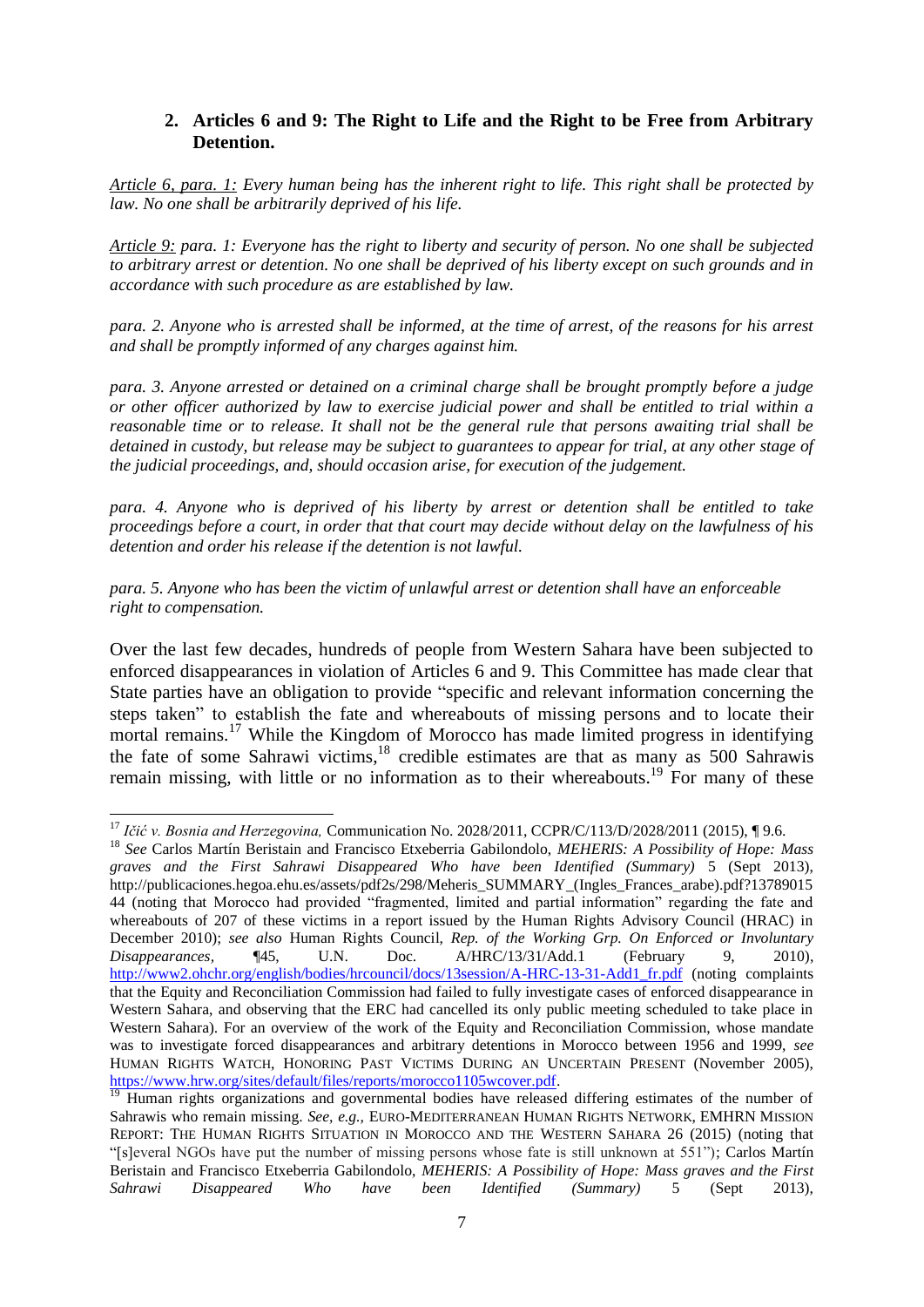victims, the Kingdom of Morocco has failed to conduct an adequate investigation regarding their fate, contrary to its obligations under this Covenant<sup>20</sup> as well as Article 3 of the International Convention for the Protection of all Persons from Enforced Disappearances.<sup>21</sup> It has likewise failed to punish the perpetrators of enforced disappearances.<sup>22</sup>

In February 2013, a shepherd found human remains scattered over the sands in the area of Fedret Leguiaa. A forensic investigation confirmed the existence of two mass graves containing the remains of several Sahrawis who had been "disappeared" in  $1976<sup>23</sup>$  A published report on the investigation illustrates the inadequacy of Morocco's response to the cases of missing Sahrawis:

The report of the Equity and Reconciliation Commission (Instance Equité et Réconciliation - IER, 2006) does not provide information on this case. No members from that institution interviewed relatives of these victims who were in the Tindouf camps. Of the eight arrested people who have gone missing and who are included in this case of the Fadret Leguiaa graves, the aforementioned list from the Moroccan CCHR, published online in 2010, provides some data on four of them. About the rest no information is provided, although they were arrested on the same day and in the same place. $^{24}$ 

Since this Committee last reviewed the Kingdom of Morocco's implementation of the Covenant, several Sahrawis have been subjected to forced disappearances. They include Ahmed Sallami, who disappeared in the context of the Gdeim Izik camp dismantlement, and Mohamed Krimo, who disappeared shortly after a conflict between Sahrawis and Moroccan settlers in Dakhla in 2011. In December 2005, 15 young Sahrawis disappeared during an attempt to illegally immigrate to the Canary Islands. Their families alleged that they were

[http://publicaciones.hegoa.ehu.es/assets/pdf2s/298/Meheris\\_SUMMARY\\_\(Ingles\\_Frances\\_arabe\).pdf?13789015](http://publicaciones.hegoa.ehu.es/assets/pdf2s/298/Meheris_SUMMARY_(Ingles_Frances_arabe).pdf?1378901544) [44](http://publicaciones.hegoa.ehu.es/assets/pdf2s/298/Meheris_SUMMARY_(Ingles_Frances_arabe).pdf?1378901544) (noting there are "over 400" Sahrawi victims of enforced disappearance); African Comm. on Human & Peoples' Rights, *Report of the Fact-Finding Mission to the Sahrawi Arab Democratic Republic,* [35-36 (Sept. 24-28, 2012), [http://www.achpr.org/files/sessions/12th-eo/mission-reports/promotion\\_mission-](http://www.achpr.org/files/sessions/12th-eo/mission-reports/promotion_mission-2012/mission_report_sahrawi_cpta_eng.pdf.pdf)[2012/mission\\_report\\_sahrawi\\_cpta\\_eng.pdf.pdf](http://www.achpr.org/files/sessions/12th-eo/mission-reports/promotion_mission-2012/mission_report_sahrawi_cpta_eng.pdf.pdf) (noting that while Sahrawi witnesses claimed there were at least 500 remaining victims of enforced disappearance, the Moroccan National Human Rights Commission had only recognized 352 such cases); HUMAN RIGHTS WATCH, HONORING PAST VICTIMS DURING AN UNCERTAIN PRESENT 42 (November 2005),<https://www.hrw.org/sites/default/files/reports/morocco1105wcover.pdf> (noting that the former President of Equity and Reconciliation Commission estimates the numbers of missing or "disappeared" Sahrawis to be much lower than estimates provided by NGOs).

<sup>&</sup>lt;sup>20</sup> See Human Rights Committee, General Comment 31, Nature of the General Legal Obligation on States Parties to the Covenant, U.N. Doc. CCPR/C/21/Rev.1/Add.13 (2004), ¶ 18**.**

 $^{21}$  International Convention for the Protection of All Persons from Enforced Disappearance art. 6, Dec. 20, 2006, 2761 U.N.T.S. 3.; *See also* Carlos Martín Beristain and Francisco Etxeberria Gabilondolo, *MEHERIS: A Possibility of Hope: Mass graves and the First Sahrawi Disappeared Who Have Been Identified (Summary)* 7 (Sept 2013),

[http://publicaciones.hegoa.ehu.es/assets/pdf2s/298/Meheris\\_SUMMARY\\_\(Ingles\\_Frances\\_arabe\).pdf?13789015](http://publicaciones.hegoa.ehu.es/assets/pdf2s/298/Meheris_SUMMARY_(Ingles_Frances_arabe).pdf?1378901544) [44.](http://publicaciones.hegoa.ehu.es/assets/pdf2s/298/Meheris_SUMMARY_(Ingles_Frances_arabe).pdf?1378901544)

 $\frac{22}{22}$  International Convention for the Protection of All Persons from Enforced Disappearance art. 6, Dec. 20, 2006, 2761 U.N.T.S. 3.

<sup>23</sup> Carlos Martín Beristain and Francisco Etxeberria Gabilondolo, *MEHERIS: A possibility of hope: Mass graves and Mass graves and the First Sahrawi Disappeared Who Have Been Identified (Summary)* 11-13 (Sept 2013), [http://publicaciones.hegoa.ehu.es/assets/pdf2s/298/Meheris\\_SUMMARY\\_\(Ingles\\_Frances\\_arabe\).pdf?13789015](http://publicaciones.hegoa.ehu.es/assets/pdf2s/298/Meheris_SUMMARY_(Ingles_Frances_arabe).pdf?1378901544)

[<sup>44.</sup>](http://publicaciones.hegoa.ehu.es/assets/pdf2s/298/Meheris_SUMMARY_(Ingles_Frances_arabe).pdf?1378901544) Also, in February 2015, ASVDH contacted the Moroccan National Human Rights Council regarding the discovery of human remains near El Aaiún.

<sup>&</sup>lt;sup>24</sup> *Id.* at 10. According to ASVDH, the IER has only processed 20 cases of Sahrawis who have been disappeared.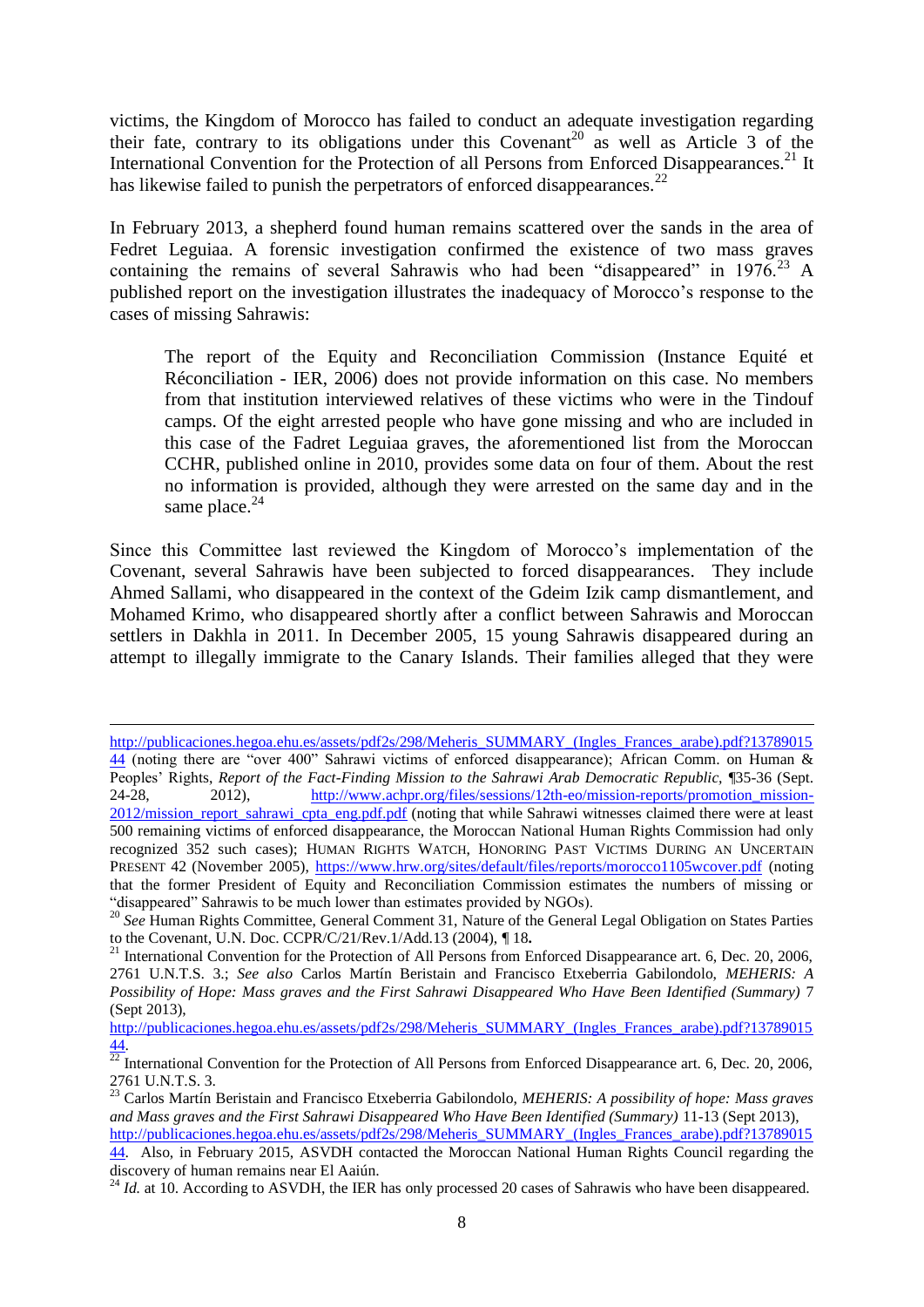arrested by the Moroccan police and Royal Navy.<sup>25</sup> According to a report submitted to the UN Working Group on Enforced or Involuntary Disappearances, the 15 Sahrawis were all participants in the 2005 Intifada who were seeking to publicize human rights violations in Western Sahara. Their families have sought information from the Moroccan authorities as to their whereabouts to no avail.<sup>26</sup>

In 2011, the Kingdom of Morocco amended its Constitution to prohibit enforced disappearances,<sup>27</sup> but it has not yet made enforced disappearances a crime under the Penal Code.<sup>28</sup> Moreover, the Constitution fails to incorporate the definition of enforced disappearance provided in Article 2 of the International Convention for the Protection of all Persons from Enforced Disappearance.<sup>29</sup>

#### **In light of the above, we recommend that the Committee request that the Kingdom of Morocco:**

- Provide data on reported cases of enforced disappearances in Western Sahara from 2004 to present. For each reported case, include (1) the name of the disappeared; (2) the efforts made by Morocco to investigate the circumstances surrounding the disappearance; (3) the status of any prosecution of the perpetrators; and (4) the nature and amount of compensation provided to the victims and/or their next of kin.
- Provide data on the number of enforced disappearances in Western Sahara from 1991 to present, disaggregated by year. How many complaints of enforced disappearances have been filed with the authorities? How many cases have been investigated? In how many cases has the Kingdom of Morocco determined that the authorities were responsible for an enforced disappearance? In how many cases have those responsible been prosecuted? In how many cases were criminal sanctions imposed and what were

<sup>1</sup> <sup>25</sup> Working Group on Enforced or Involuntary Disappearances, Report on Enforced or Involuntary Disappearances, Case No. 10002788, 13 January 2010 (on file with authors).  $^{26}$  *Id*.

<sup>&</sup>lt;sup>27</sup> Jefri J. Ruchti, trans., Draft text of the Constitution adopted at the Referendum of 1 July 2011 (HeinOnline World Constitutions Illustrated library 2011) http://www.constitutionnet.org/files/morocco\_eng.pdf. Article 23 provides, in pertinent part: "*No one may be arrested, detained, prosecuted or condemned outside of the cases and forms provided by the law. Arbitrary or secret detention and forced disappearance are crimes of the greatest gravity and expose their authors to the most severe punishments. Any detained person has the right to be informed immediately, in a fashion which is comprehensible to him, of the reasons [motifs] of his detention and of his rights, including that of remaining silent. He must benefit, as well, from juridical assistance and of the possibility of communication with his relations, in accordance with the law." See also* REP. OF THE WORKING GRP. ON ENFORCED OR INVOLUNTARY DISAPPEARANCES: *Addendum Follow-up rep. to the recommendations made by the Working Group, Missions to El Salvador and Morocco*, U.N. Doc. A/HRC/22/45/Add.3 (Mar 1, 2013)

[http://www.ohchr.org/Documents/HRBodies/HRCouncil/RegularSession/Session22/A.HRC.22.45.Add.3\\_EFS.p](http://www.ohchr.org/Documents/HRBodies/HRCouncil/RegularSession/Session22/A.HRC.22.45.Add.3_EFS.pdf) [df](http://www.ohchr.org/Documents/HRBodies/HRCouncil/RegularSession/Session22/A.HRC.22.45.Add.3_EFS.pdf)

<sup>28</sup> REP. OF THE WORKING GRP. ON ENFORCED OR INVOLUNTARY DISAPPEARANCES: *Addendum Follow-up rep. to the recommendations made by the Working Group, Missions to El Salvador and Morocco*, ¶ 18 U.N. Doc. A/HRC/22/45/Add.3 (Mar 1, 2013), [http://www.ohchr.org/Documents/HRBodies/HRCouncil/RegularSession/Session22/A.HRC.22.45.Add.3\\_EFS.p](http://www.ohchr.org/Documents/HRBodies/HRCouncil/RegularSession/Session22/A.HRC.22.45.Add.3_EFS.pdf) [df](http://www.ohchr.org/Documents/HRBodies/HRCouncil/RegularSession/Session22/A.HRC.22.45.Add.3_EFS.pdf)

 $^{29}$  Article 2 of the International Convention for the Protection of All Persons from Enforced Disappearance, Dec. 20, 2006, 2761 U.N.T.S. 3, provides:

*enforced disappearance" is considered to be the arrest, detention, abduction or any other form of deprivation of liberty by agents of the State or by persons or groups of persons acting with the authorization, support or acquiescence of the State, followed by a refusal to acknowledge the deprivation of liberty or by concealment of the fate or whereabouts of the disappeared person, which place such a person outside the protection of the law*.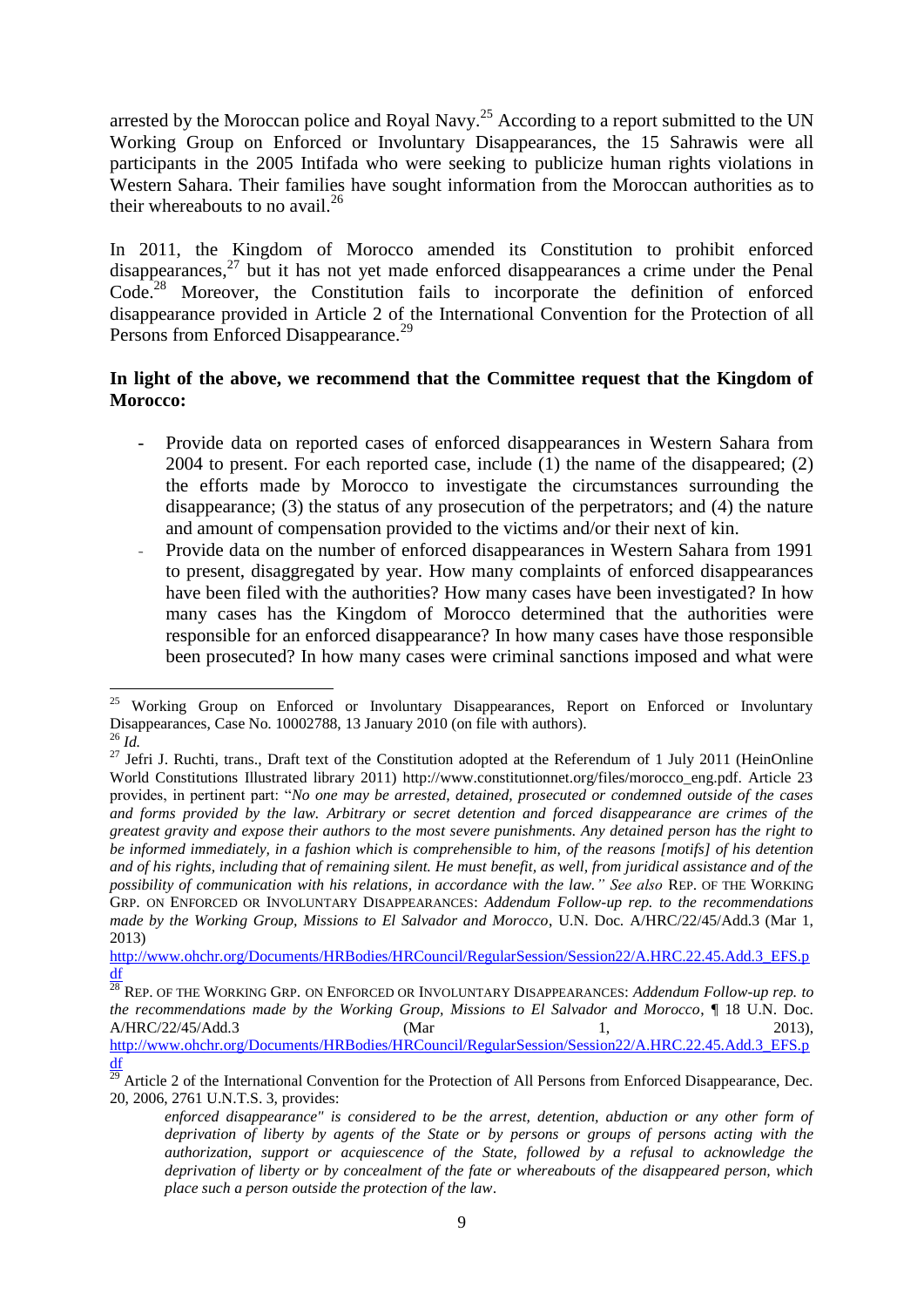the sanctions? In how many cases have victims or their next of kin been compensated? What is the average amount of compensation?

## **3. Articles 7 and 10 para.1: Torture; Cruel, Inhuman or Degrading Treatment; and the Right to Dignity**

*Article 7, para. 1: No one shall be subjected to torture or to cruel, inhuman or degrading treatment or punishment. In particular, no one shall be subjected without his free consent to medical or scientific experimentation.*

*Article 10, para. 1: All persons deprived of their liberty shall be treated with humanity and with respect for the inherent dignity of the human person.*

Under Article 7 of the Covenant, states parties must not only prohibit torture and inhumane treatment, but must investigate allegations of torture, prevent the introduction of evidence obtained through torture, punish the perpetrators, and provide redress for victims within the general spirit of Article 2(3). The Kingdom of Morocco has failed to comply with these international obligations.

Since the Committee last reviewed Morocco's implementation of the Covenant, human rights organizations have reported that hundreds of Sahrawis have been subjected to police torture.<sup>30</sup> Reports of torture have continued unabated since Morocco ratified the Optional Protocol to the Convention Against Torture in  $2014$ <sup>31</sup> Over the last two years alone, human rights organizations have documented dozens of cases in which Sahrawi detainees were tortured by the police.<sup>32</sup> A number of Sahrawi prisoners have died in suspicious circumstances during this same time frame,<sup>33</sup> including Abdul Baqi, who reportedly died in 2014 as a result of severe torture in a prison in El Aaiún.<sup>34</sup> The Kingdom of Morocco has failed to investigate the cause of these deaths and has failed to prosecute the perpetrators.

The Moroccan Code of Criminal procedure declares inadmissible any confession obtained through torture under Article 293. $35$  The existence of such provisions seems to have very little

<sup>30</sup> Juan E. Méndez (Special Rapporteur on torture), *Rapport du Rapporteur Special sur la torture et autres peines ou traitements cruels, inhumains ou dégradants,* U.N. Doc. A/HRC/22/53/Add.2, (Feb 28, 2013); Joanna Christian Allan & Hamza Lakhal, *Acting with Impunity: Morocco's Human Rights Violations in Western Sahara and the Silence of the International Community,* Norwegian Students' and Academics Int'l Assistance Fund 7 (April 2015). [https://saih.no/assets/docs/Acting-With-Impunity-Western-Sahara-report.pdf.](https://saih.no/assets/docs/Acting-With-Impunity-Western-Sahara-report.pdf)

<sup>31</sup> Optional Protocol to the Convention Against Torture and Other Cruel, Inhuman or Degrading Treatment or Punishment, Dec 18, 2002, 2375 U.N.T.S. 237; Amnesty Int'l, *Shadow of Impunity: Torture in Morocco and Western Sahara*, 6-7, AI Index MDE 29/001/2015 (May 18, 2015); Joanna Christian Allan & Hamza Lakhal, *Acting with Impunity: Morocco's Human Rights Violations in Western Sahara and the Silence of the International Community,* Norwegian Students' and Academics Int'l Assistance Fund 18 (April 2015). [https://saih.no/assets/docs/Acting-With-Impunity-Western-Sahara-report.pdf.](https://saih.no/assets/docs/Acting-With-Impunity-Western-Sahara-report.pdf)

<sup>32</sup>Joanna Christian Allan & Hamza Lakhal, *Acting with Impunity: Morocco's Human Rights Violations in Western Sahara and the Silence of the International Community,* Norwegian Students' and Academics Int'l Assistance Fund 18 (April 2015),<https://saih.no/assets/docs/Acting-With-Impunity-Western-Sahara-report.pdf>

<sup>&</sup>lt;sup>33</sup> *Id.* Local NGOs report that 53-71 Sahrawis have died in Moroccan detention as a result of torture between 1975 and 2013. U.S. DEP'T OF STATE, WESTERN SAHARA 2013 HUMAN RIGHTS Report 2 (2014). [http://www.state.gov/j/drl/rls/hrrpt/2013/nea/220383.htm.](http://www.state.gov/j/drl/rls/hrrpt/2013/nea/220383.htm)

<sup>&</sup>lt;sup>34</sup> Joanna Christian Allan & Hamza Lakhal, *Acting with Impunity: Morocco's Human Rights Violations in Western Sahara and the Silence of the International Community,* Norwegian Students' and Academics Int'l Assistance Fund 18 (April 2015). [https://saih.no/assets/docs/Acting-With-Impunity-Western-Sahara-report.pdf.](https://saih.no/assets/docs/Acting-With-Impunity-Western-Sahara-report.pdf)

<sup>35</sup> Juan E. Méndez (Special Rapporteur on Torture), *Report of the Special Rapporteur on torture and other cruel, inhuman or degrading treatment or punishment on his mission to Morocco,*  $\parallel$  27 U.N. Doc. A/HRC/22/53/Add.2 (Feb. 28, 2013).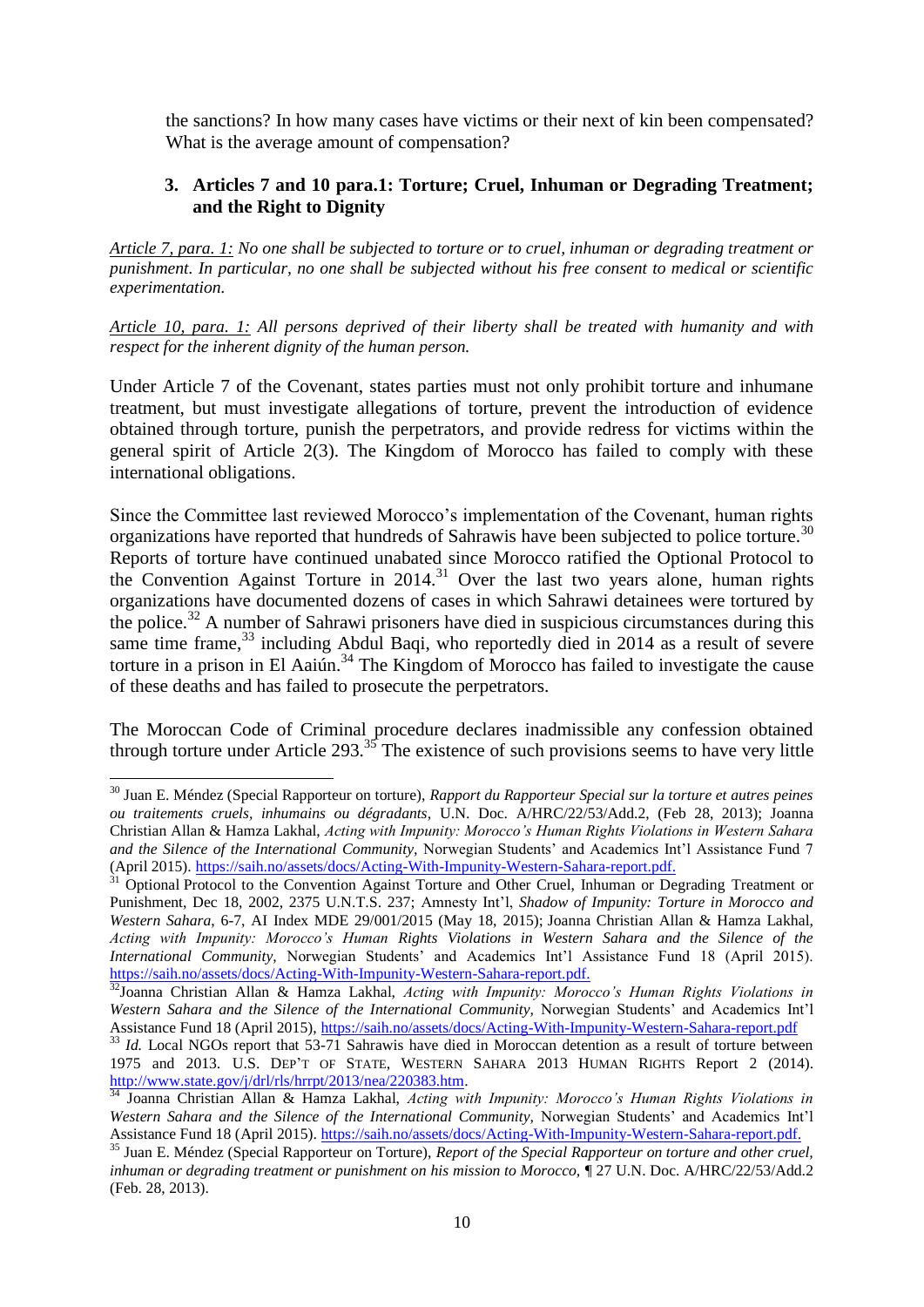effect on judges or prosecutors. In August 2014, the UN Working Group on Arbitrary Detention reported that torture and ill-treatment are commonly used to extract confessions of guilt in criminal cases involving Sahrawi detainees. <sup>36</sup> Sahrawis involved in demonstrations or associated with promotion of the right to self-determination are typical targets of security forces. In February 2013, the Special Rapporteur on Torture found that "torture and illtreatment were used to extract confessions and that protestors were subjected to excessive use of force by Moroccan law-enforcement officials. The testimonies received indicate that members of the Sahrawi population are specifically, but not exclusively, victims of such violations."<sup>37</sup>

Although Articles 74(8) and 135(5) of the Code of Criminal Procedure require courts to initiate investigations or order immediate independent medical examinations into allegations of confessions obtained by torture, judges rarely do so.<sup>38</sup> Statistics from the Government indicate that only 33 medical examinations were ordered in 2011 and 21 in 2010.<sup>39</sup> When a court does order a medical examination pursuant to a complaint of torture, the complaint is rarely upheld. Medical examinations are typically carried out in the presence of police or authority figures who intimidate the medical expert and the victim. $40$ 

The cases of Sahrawi detainees prosecuted in connection with demonstrations at the Gdeim Izik tent camp illustrate the inadequacy of Morocco's response to police torture. In court, several detainees explained that they had been forced to sign (or fingerprint) statements that they had not read. Several described treatment amounting to torture. For example, Naâma Asfari stated that he was deprived of sleep for seven nights, forced to remain in a crouched position for extended periods, blindfolded, stripped, beaten, and deprived of food and water while in detention.<sup>41</sup> Mohammed Bachir Bouteguinza stated that he was beaten, suspended by his hands, stripped naked, urinated on by officials and that a police baton was inserted into his anal cavity. Taki Elmachdoufi testified that he was tortured for five days before being presented before a Magistrate. He was deprived of food and water and doused with urine. Another detainee, Brahim Ismail, also reported being stripped naked, threatened with rape and beaten repeatedly till he was rendered unconscious. Mohamed El Ayoubi and Abdallah Lekhafouni testified that they were raped by officials after their arrest.<sup>42</sup> The military tribunal failed to investigate the detainees' claims and "refus[ed] to order medical examinations in

<sup>36</sup> Report of the Working Group on *Arbitrary Detention Addendum: Mission to Morocco*, ¶30, U.N. Doc. A/HRC/27/48/Add.5, (Aug 4, 2014). [http://www.ohchr.org/EN/HRBodies/HRC/RegularSessions/Session27/Documents/A-HRC-27-48-Add5\\_en.doc.](http://www.ohchr.org/EN/HRBodies/HRC/RegularSessions/Session27/Documents/A-HRC-27-48-Add5_en.doc)

<sup>37</sup> Juan E. Méndez (Special Rapporteur on Torture), *Report of the Special Rapporteur on torture and other cruel, inhuman or degrading treatment or punishment on his mission to Morocco,* ¶ 62, U.N. Doc. A/HRC/22/53/Add.2 (Feb. 28, 2013)

<sup>38</sup> *Id. at* ¶ 27.

<sup>39</sup> Juan E. Méndez (Special Rapporteur on torture), *Rapport du Rapporteur Special sur la torture et autres peines ou traitements cruels, inhumains ou dégradants,* ¶ 33, U.N. Doc. A/HRC/22/53/Add.2, (Feb 28, 2013).

<sup>40</sup> Amnesty Int'l, *Shadow of Impunity: Torture in Morocco and Western Sahara* 8, AI Index MDE 29/001/2015 (May 18, 2015).

<sup>41</sup> Joelle Toutain, Tribunal Militaire du 8 au 17 Février, Mission d'observation, Procès de 24 détenus Sahraouis de Gdeim Izik, ASSOCIATION DES AMIS DE LA REPUBLIQUE ARABE SAHAROUIE (2013); Comité Contre la Torture, La Décision Adoptée par le Comité dans sa Cinquante-Quatrième Session 20 Avril - 15 Mai 2015, CAT/C/54/D/606/2014 (finding Naama Asfari's complaints of torture levelled against Morocco to be admissible and requesting that Morocco respond to the allegations of torture).

<sup>42</sup> Toutain, *supra* note 41.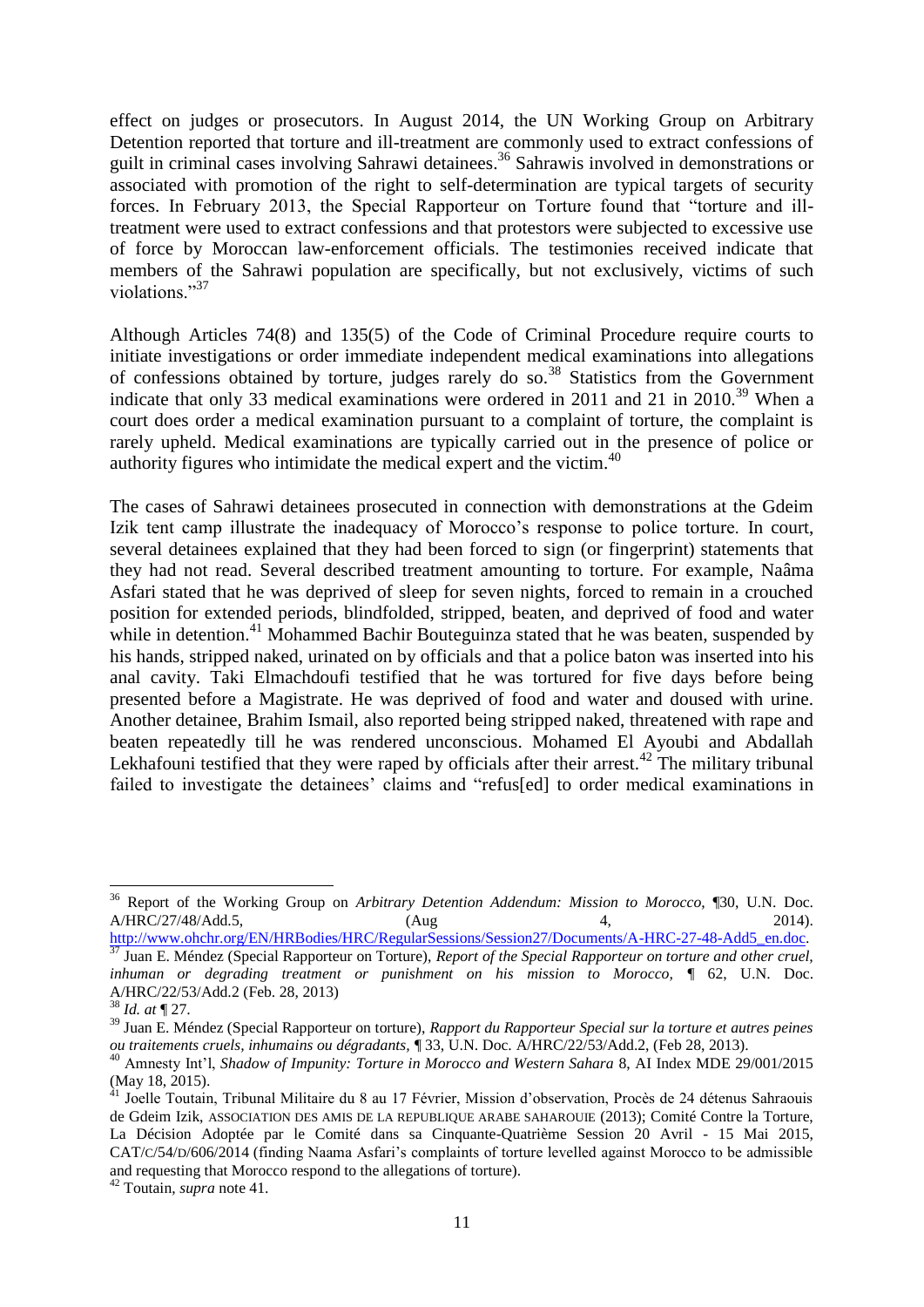relation to the allegations of rape raised by several of the defendants.<sup> $343$ </sup> The tribunal ultimately relied on their "confessions" to convict them.

Apart from prohibiting torture, the Kingdom of Morocco must also hold those committing torture accountable for their acts. Government reports obtained by the Special Rapporteur on Torture show that investigations of some 220 officials were opened during 2009-2012.<sup>44</sup> The Special Rapporteur noted that many officials have not been prosecuted and those that have were either acquitted or sentenced to minimal penalties for assault rather than torture.<sup>45</sup>

Far from investigating allegations of torture and sanctioning those responsible, the Kingdom of Morocco intimidates victims who file complaints by subjecting them to criminal prosecutions. For example, Naâma Asfari, a Sahrawi human rights defender, is being prosecuted for "defamation, outrage to public officials, use of fraudulent means in order to provoke false testimony, [and] public slander." These charges are intended to punish him for having filed a complaint in France and before the UN Torture Committee in February 2014, in relation to the torture and inhuman treatment he suffered after his arrest the night the Gdeim Izik camp was dismantled in November 2010.

Finally, prison conditions for Sahrawi detainees violate Articles 7 and 10 of the covenant. In February 2013, the Special Rapporteur on Torture reported that he had received "credible testimonies relating to torture and ill-treatment in the Prison of Laayoune, including rape, severe beating and isolation up to several weeks, particularly of inmates accused of participating in pro-independence activities."<sup>46</sup> The Special Rapporteur also observed "extreme overcrowding, which had a negative impact on the level of hygiene, quality of nutrition, access to health care and general health of the inmates. In addition, he received reports about denial of health care."<sup>47</sup>

## **In light of the above, we recommend that the Committee request that the Kingdom of Morocco:**

- Provide data regarding the number of torture complaints filed with any authority by Sahrawi detainees since 2004, disaggregated by year. How many complaints of torture have been filed with the authorities? How many cases have been investigated? In how many cases has the Kingdom of Morocco determined that the authorities committed torture? In how many cases have those responsible been prosecuted? What were the sentences, if any? In how many cases have victims or their next of kin been compensated? What is the average amount of compensation?
- Explain the basis for charges filed against Naâma Asfari for defamation and slander.

<sup>43</sup>Juan E. Méndez (Special Rapporteur on torture), *Report of the Special Rapporteur on torture and other cruel, inhuman or degrading treatment or punishment Addendum: Mission to Morocco*, ¶ 66, HRC A/HRC/22/53/Add.2, (Feb 28, 2013).

 $\frac{44}{4}$ *Id.*, 128.

<sup>45</sup> *Id.* 

<sup>46</sup> *Id.* ¶ 66.

<sup>47</sup> *Id.*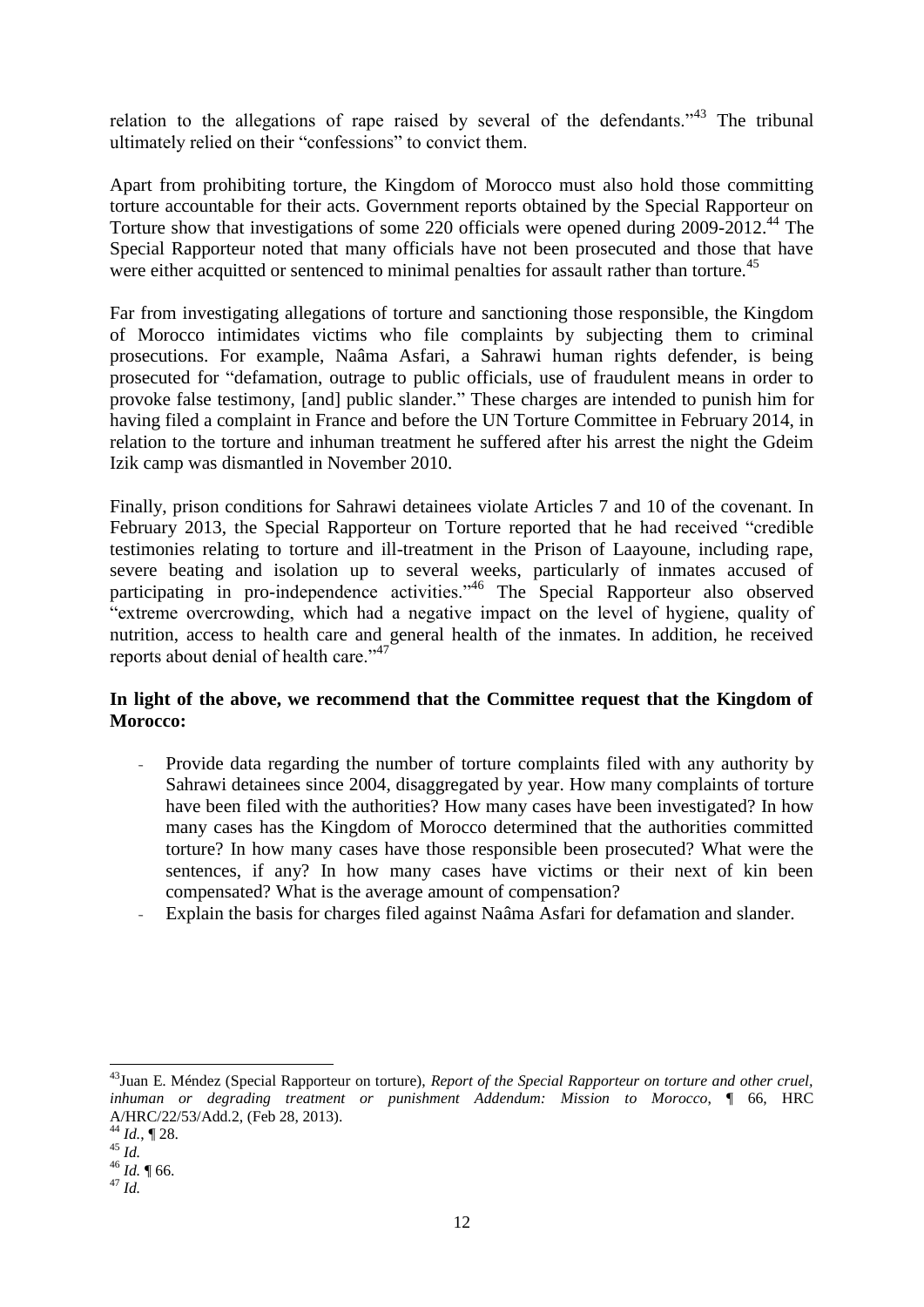#### **4. Article 12: The Right to Freedom of Movement**

*Article 12, para. 1: Everyone lawfully within the territory of a State shall, within that territory, have the right to liberty of movement and freedom to choose his residence.*

*Article 12, para. 2: Everyone shall be free to leave any country, including his own.*

*Article 12, para. 3: The above-mentioned rights shall not be subject to any restrictions except those which are provided by law, are necessary to protect national security, public order (*ordre public*), public health or morals or the rights and freedoms of others, and are consistent with the other rights recognized in the present Covenant.*

*Article 12, para. 4: No one shall be arbitrarily deprived of the right to enter his own country.*

#### **a. The Moroccan-constructed wall separates the Sahrawi people from their land and divides families**

In Western Sahara, natural resources are principally found in the enclave occupied by the Kingdom of Morocco, which is located between the coast and the Moroccan wall (see map below). Over 1,500 miles long, the "Great Wall" of Morocco is the longest operational military barrier in the world, allowing the Kingdom of Morocco to control 80 percent of Western Sahara. The wall is topped with barbed wire, monitored by sophisticated electronic movement detection devices and guarded by Moroccan soldiers.<sup>48</sup> Despite a demining program, Moroccan authorities registered no less than 2,171 accidents due to mines and other explosive remnants between 1975 and 2008.<sup>49</sup> Every year more individuals are wounded and killed.<sup>50</sup> According to observers, there are no crossing points allowing the Sahrawi population to cross from one side of the wall to the other.



<sup>&</sup>lt;sup>48</sup> Stephen Zunes and Jacob Mundy, *Western Sahara: War, Nationalism, and Conflict Irresolution* (2010), pp. 21-23.

<sup>&</sup>lt;sup>49</sup> Report of the Secretary-General on the situation concerning Western Sahara, 14 April 2008, S/2008/251, §27.

<sup>&</sup>lt;sup>50</sup> Report of the Secretary-General on the situation concerning Western Sahara, 8 April 2013, S/2013/220, §54.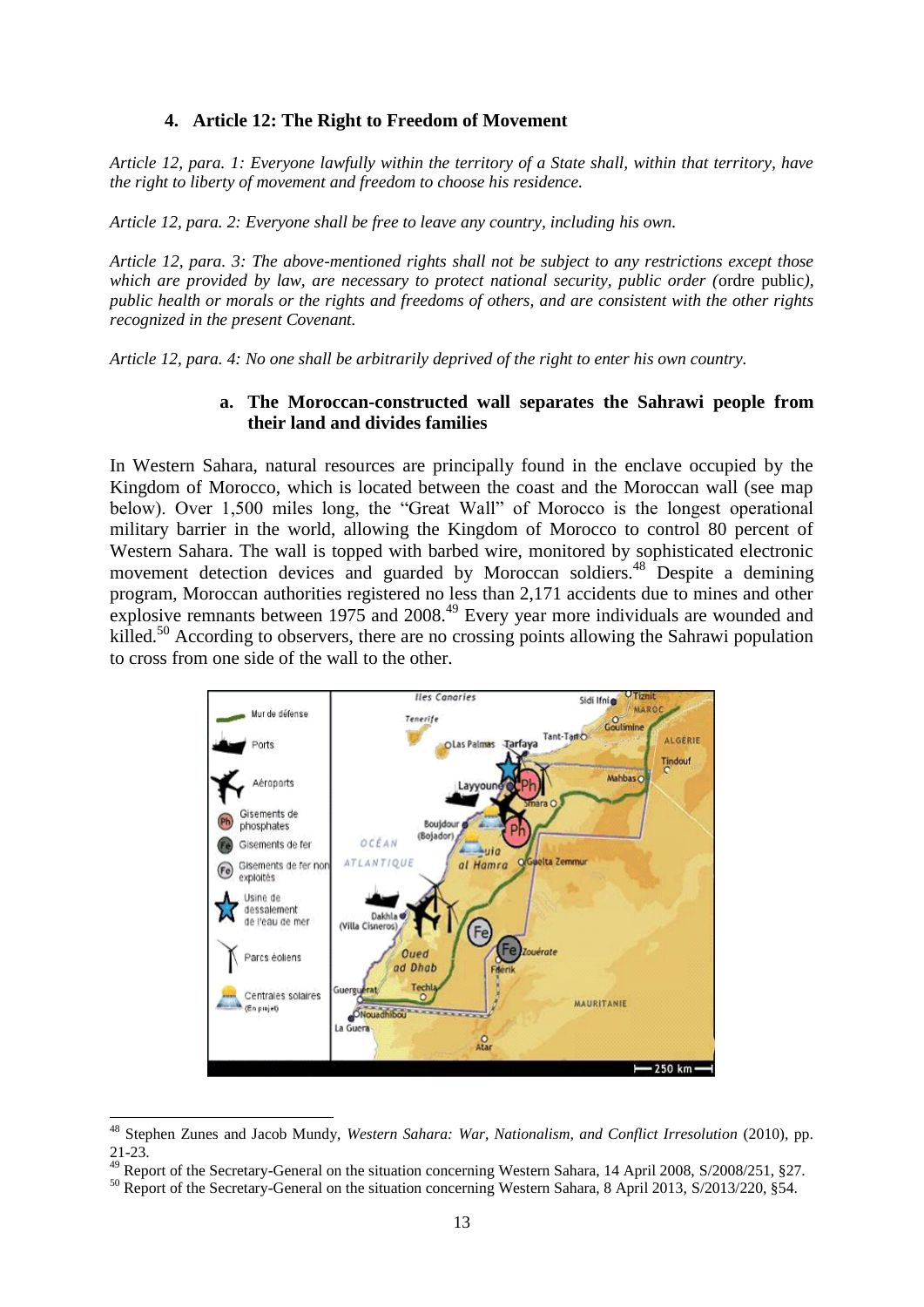In its Advisory Opinion of July 9, 2004<sup>51</sup> on the *Legal Consequences of the Construction of a Wall in the Occupied Palestinian Territory*, the International Court of Justice concluded that the construction of a similar wall violated the right to freedom of movement under Article 12. The Court specified that the fewer the crossing points and the more limited the opening hours, the more severe the rights violations.<sup>52</sup>

The effects of the construction of the wall in Western Sahara are arguably even more destructive since, unlike in the Palestinian case, the wall has no crossing points at all. A large part of the Sahrawi population to the east of the wall is thus deprived of any possible access to work opportunities west of the wall and to natural resources on occupied lands.<sup>53</sup> The wall built by Morocco therefore does not give the Sahrawi people in the Tindouf refugee camps any physical access to its resources, notably phosphate deposits, fisheries and cultivable lands. Moreover, the mines located east of the wall prevent the refugee camp population from freely exploiting its resources and livestock.<sup>54</sup>

The Committee should follow the example of the International Court of Justice and recommend that Morocco "dismantle forthwith the structure therein situated, and to repeal or render ineffective forthwith all legislative and regulatory acts relating thereto."<sup>55</sup>

#### <span id="page-14-0"></span>**b. The Kingdom of Morocco routinely restricts the movement of Sahrawi human rights defenders from entering or leaving the country and moving freely within its borders**

The Kingdom of Morocco also routinely prevents Sahrawi human rights defenders from entering and leaving the country or moving freely within its borders. For example, in April 2015, Moroccan authorities prevented El Aaiún-based human rights defender Mbarka Alina Baali from attending the World Social Forum in Tunisia.<sup>56</sup> In November 2014, they prevented

<sup>&</sup>lt;sup>51</sup> International Court of Justice, Legal Consequences of the construction of a wall in the occupied Palestinian territory, Advisory Opinion, 9 July 2004*,* §134: "*To sum up, the Court is of the opinion that the construction of the wall and its associated régime impede the liberty of movement of the inhabitants of the occupied Palestinian Territory (with the exception of lsraeli citizens and those assimilated thereto) as guaranteed under Article 12, paragraph 1, of the International Covenant on Civil and Political Rights. They also impede the exercise by the persons concerned of the right to work, to health, to education and to an adequate standard of living as proclaimed in the International Covenant on Economic, Social and Cultural Rights and in the United Nations Convention on the Rights of the Child*."

<sup>52</sup> *Id.,* §133: "*They are aggravated by the fact that the access gates are few in number in certain sectors and opening hours appear to be restricted and unpredictably applied*."

Id., §133: The Special Rapporteur on the Right to Food of the United Nations Commission on Human Rights states that construction of the wall "*cuts off Palestinians from their agricultural lands, wells and means of subsistence*."

<sup>&</sup>lt;sup>54</sup> Report of the Secretary General on the situation concerning Western Sahara, 10 April 2014, S/2014/258, §43: "*Widespread contamination caused by landmines and explosive remnants of war throughout Western Sahara continues to endanger the lives of the local, nomadic and refugee populations, along with MINURSO military observers and logistical teams. East of the berm, two civilians were injured in a mine accident. In addition, Frente Polisario reported a significant loss of livestock to mines, especially in the buffer strip. The Royal Moroccan Army reported 12 accidents, in which 1 person was killed, 18 were injured and 1 was unharmed, west of the berm. MINURSO, through its Mine Action Coordination Centre, continues to strive to reduce the threat and impact of landmines and explosive remnants of war and to improve cooperation on mine action initiatives with both parties*."

<sup>&</sup>lt;sup>55</sup> International Court of Justice, Legal Consequences of the construction of a wall in the occupied Palestinian territory, Advisory Opinion, 9 July 2004, §163.

<sup>&</sup>lt;sup>56</sup> Email correspondence with a reliable and informed source requesting anonymity for security reasons, Nov. 9, 2015 [hereinafter *Nov. 9 Reliable Source Correspondence*].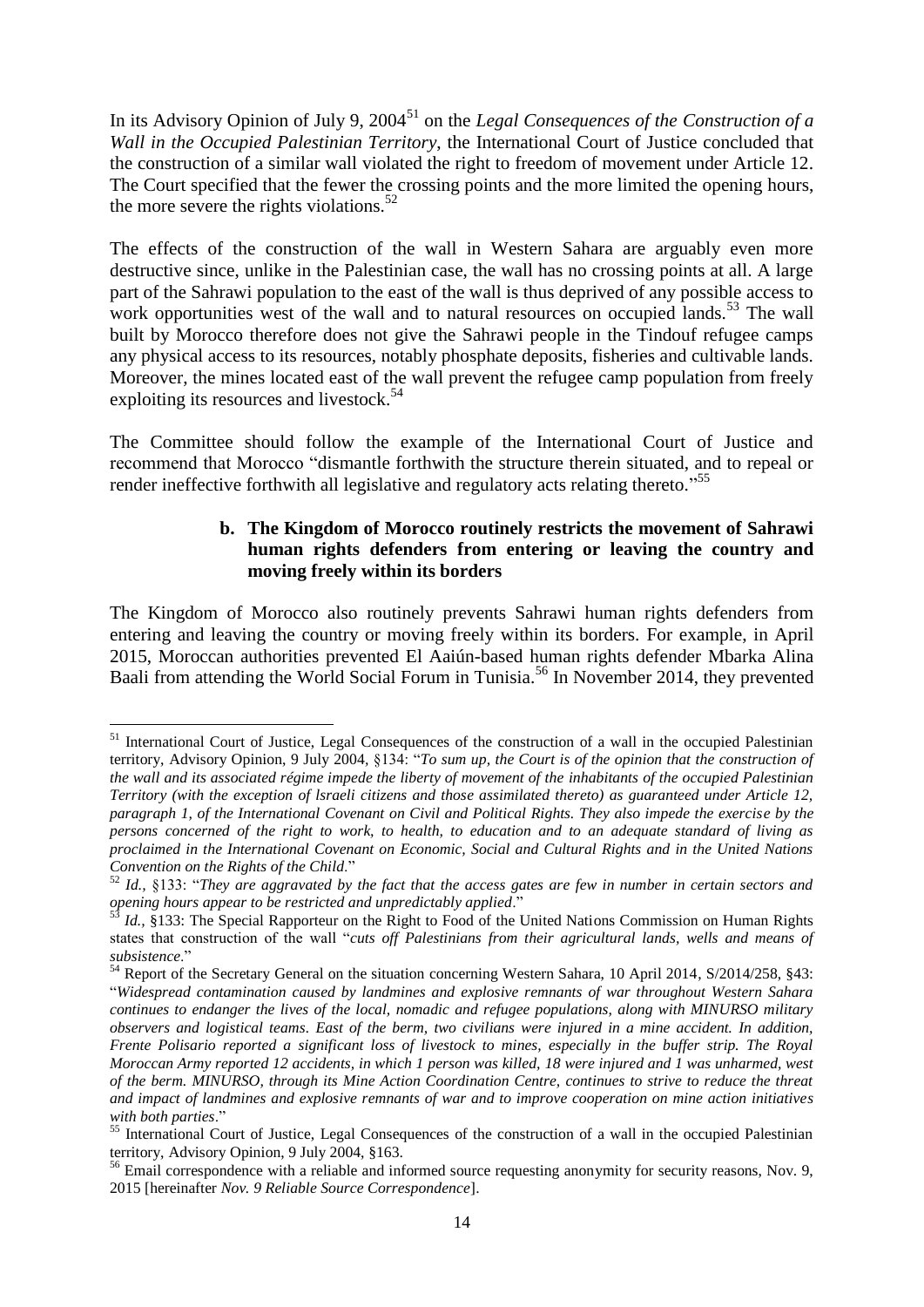<span id="page-15-0"></span>her from traveling to France to attend La Fête de l'Humanité.<sup>57</sup> Moroccan authorities barred Nasiri Hamadi, a Sahrawi activist from Smara, from attending an event abroad in 2015 as well.<sup>58</sup> Both Mbarka and Nasiri are members of the board of ASVDH and are regularly barred from leaving the country because of their activities as activists. Investigative journalists suspected of sympathizing with the Sahrawi cause have also been prevented from leaving the country.<sup>59</sup> Rafto Prize-winner Daddach Sidi Mohamed has been detained by Moroccan border police numerous times in the last several years.<sup>60</sup> And on April 27, 2015, Moroccan police in El Aaiún accosted Sidi Ahmed Messka, President of the human rights NGO Adala UK, and told him he would be arrested if he failed to leave El Aaiún immediately.<sup>61</sup> These unjustified restrictions are not limited to individuals; on January 15, 2013, Moroccan authorities in Rabat prevented eighteen ASVDH activists from attending an international meeting of human rights defenders.<sup>62</sup>

These restrictions have gone as far as confiscation of passports and expulsion to a foreign country.<sup>63</sup> Most notably, on November 14, 2009, Moroccan authorities confiscated the passport of CODESA President Aminatou Haidar on her way to El Aaiún from the United States because she refused to declare her nationality as "Moroccan." They expelled her to Spanish territory, and only after a month-long hunger strike and an international outcry did Morocco permit her return.<sup>64</sup> These incidents demonstrate Morocco's clear disregard for its citizens' right to freedom of movement.

#### **In light of the above facts, we recommend that the Committee ask the Kingdom of Morocco to:**

- Explain the measures that the State Party intends to take to dismantle the wall dividing the territory of Western Sahara. Provide specific information regarding:
	- o The check points allowing inhabitants of the territory to pass through the wall;
	- o The number of land mines around the wall, the mine-clearing program put in place and the concrete objectives for mine-clearing in the future;
	- o The number of injuries and deaths caused by the land mines around the wall since August, 1980, when construction of the wall began, disaggregated by year;

<sup>1</sup> <sup>57</sup> *Id.*

<sup>58</sup> *Id.*

<sup>59</sup> Aida Alami, *Moroccan Government Cracks Down on Journalists and Activists*, N.Y. TIMES (Oct. 11, 2015), [http://www.nytimes.com/2015/10/12/world/africa/moroccan-government-cracks-down-on-journalists-and](http://www.nytimes.com/2015/10/12/world/africa/moroccan-government-cracks-down-on-journalists-and-activists.html?ref=africa&_r=2)[activists.html?ref=africa&\\_r=2;](http://www.nytimes.com/2015/10/12/world/africa/moroccan-government-cracks-down-on-journalists-and-activists.html?ref=africa&_r=2) *Nov. 9 Reliable Source Correspondence*, *supra* note [56.](#page-14-0)

<sup>60</sup> *Nov. 9 Reliable Source Correspondence, supra* not[e 56.](#page-14-0)

<sup>&</sup>lt;sup>61</sup> Interview with Sidi Ahmed Messka, President of Adala UK, Nov. 23, 2015.

<sup>62</sup> *Communiqué de l'Association Sahraouie Des Victimes des Violations Graves des Droits de l'Homme Commises par l'Etat du Maroc*, SAHARADOC (Jan. 22, 2013), https://saharadoc.wordpress.com/2013/01/22/communique-de-lassociation-sahraouie-des-victimes-desviolations-graves-des-droits-de-lhomme-commises-par-letat-du-maro/.

<sup>63</sup> *See* ASS'<sup>N</sup> OF FRIENDS OF THE SADR OF ALAVA, THE HUMAN RIGHTS SITUATION IN OCCUPIED TERRITORIES OF WESTERN SAHARA 3 (Jan. 2008), http://www.fmyv.es/ci/in/HR/6.pdf (describing the case of El Mami Amar Salem, a Sahrawi whom Moroccan security forces stripped of his identity papers and sent to Mauritania).

<sup>64</sup> *See, e.g.*, *Morocco: Reverse Expulsion of Sahrawi Activist*, HUMAN RIGHTS WATCH (Nov. 19, 2009), https://www.hrw.org/news/2009/11/19/morocco-reverse-expulsion-sahrawi-activist; *Kennedy urges Morocco: Allow Return of Illegally Expelled Saharawi Rights Defender, Aminatou Haidar*, RFK CENTER (Nov. 24, 2009); *Statements for US and International Officials in Support of the Return of Aminatou Haidar*, RFK CENTER (Dec. 11, 2009); *RFK Center Applauds Return of Aminatou Haidar to Western Sahara*, RFK CENTER (Dec. 18, 2009).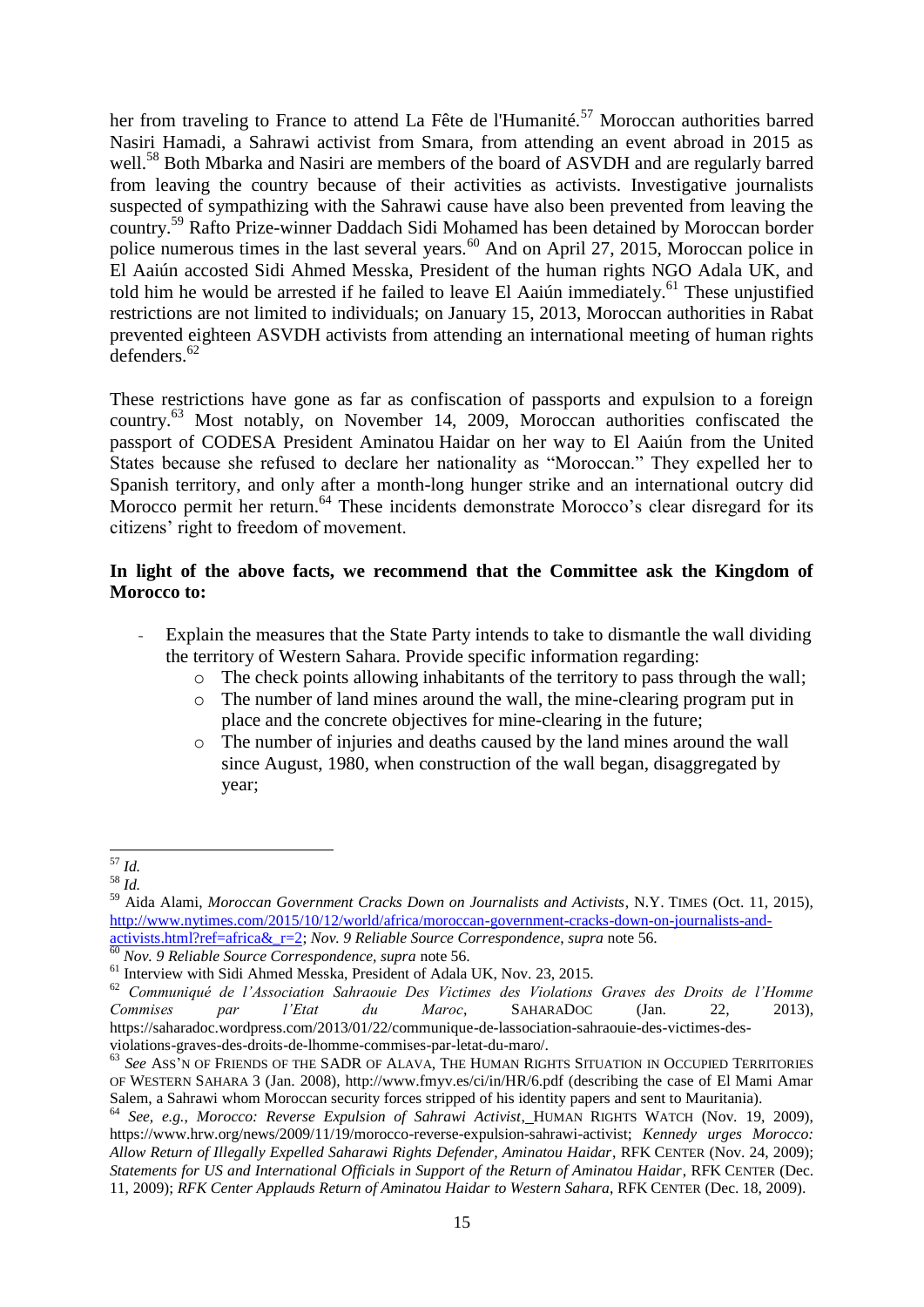- o The existence of a system to compensate victims and their families for such injuries and deaths.
- Provide data on cases of Sahrawis denied entry into or exit from Morocco and Western Sahara from 2004 to the present, disaggregated by year and date. For each case, include:
	- o The names of those denied passage;
	- o The reason they were denied entry into or exit from the country
	- o The efforts made by Morocco to investigate the circumstances surrounding the restriction on movement
	- o Disciplinary proceedings brought against public officials for violating freedom of movement and the sanctions adopted,
	- o The status of any compensation for those denied freedom of movement

#### **5. Article 14: Right to a fair and public hearing**

*Article 14, para. 1: All persons shall be equal before the courts and tribunals. In the determination of any criminal charge against him, or of his rights and obligations in a suit at*  law, everyone shall be entitled to a fair and public hearing by a competent, independent and *impartial tribunal established by law . . . .*

*Article 14, para. 3: In the determination of any criminal charge against him, everyone shall be entitled to the following minimum guarantees, in full equality:*

*(b) To have adequate time and facilities for the preparation of his defense and to communicate with counsel of his own choosing;*

*(c) To be tried without undue delay;*

*(g) Not to be compelled to testify against himself or to confess guilt.*

The Kingdom of Morocco has violated the due process rights established by Article 14 of the ICCPR, most notably in its detention and prosecution of individuals connected with the 2010 demonstration at Gdeim Izik.

In October 2010, somewhere between 6,500 and 28,000 Sahrawis erected a tent camp at Gdeim Izik, a town on the outskirts of El Aaiún, to protest violations of their human rights most notably, their rights to self-determination under Article 1 of the Covenant.<sup>65</sup> On November 8, 2010, Moroccan security forces moved to dismantle the tent camp, setting off violent confrontations that resulted in the deaths of eleven security officers and at least two civilians.<sup>66</sup>

More than 300 Sahrawis were arrested when the camp was dismantled. Most were tortured in police stations in El Aaiún. <sup>67</sup> More than half of the detainees were released after a relatively

<sup>-</sup><sup>65</sup> Human Rights Watch at the time placed the number at approximately 6,500. *See* Western Sahara: Beatings, Abuse by Security Forces, HUMAN RIGHTS WATCH (Nov. 26, 2010), [https://www.hrw.org/news/2010/11/26/western-sahara-beatings-abuse-moroccan-security-forces.](https://www.hrw.org/news/2010/11/26/western-sahara-beatings-abuse-moroccan-security-forces) However, those on the ground have consistently placed the size of the camp at somewhere between 20,000 and 28,000 people.

<sup>66</sup> *See* Western Sahara: Beatings, Abuse by Security Forces, HUMAN RIGHTS WATCH (Nov. 26, 2010), [https://www.hrw.org/news/2010/11/26/western-sahara-beatings-abuse-moroccan-security-forces.](https://www.hrw.org/news/2010/11/26/western-sahara-beatings-abuse-moroccan-security-forces)

<sup>&</sup>lt;sup>67</sup> *Id*; Amnesty International, "Rights Trampled : Protests, Violence and Repression in Western Sahara", December 2010, available at https://www.amnesty.org/download/Documents/40000/mde290192010en.pdf; ASVDH, « Rapport sur le campement de Gdeim Izik et les évènements qui ont suivi son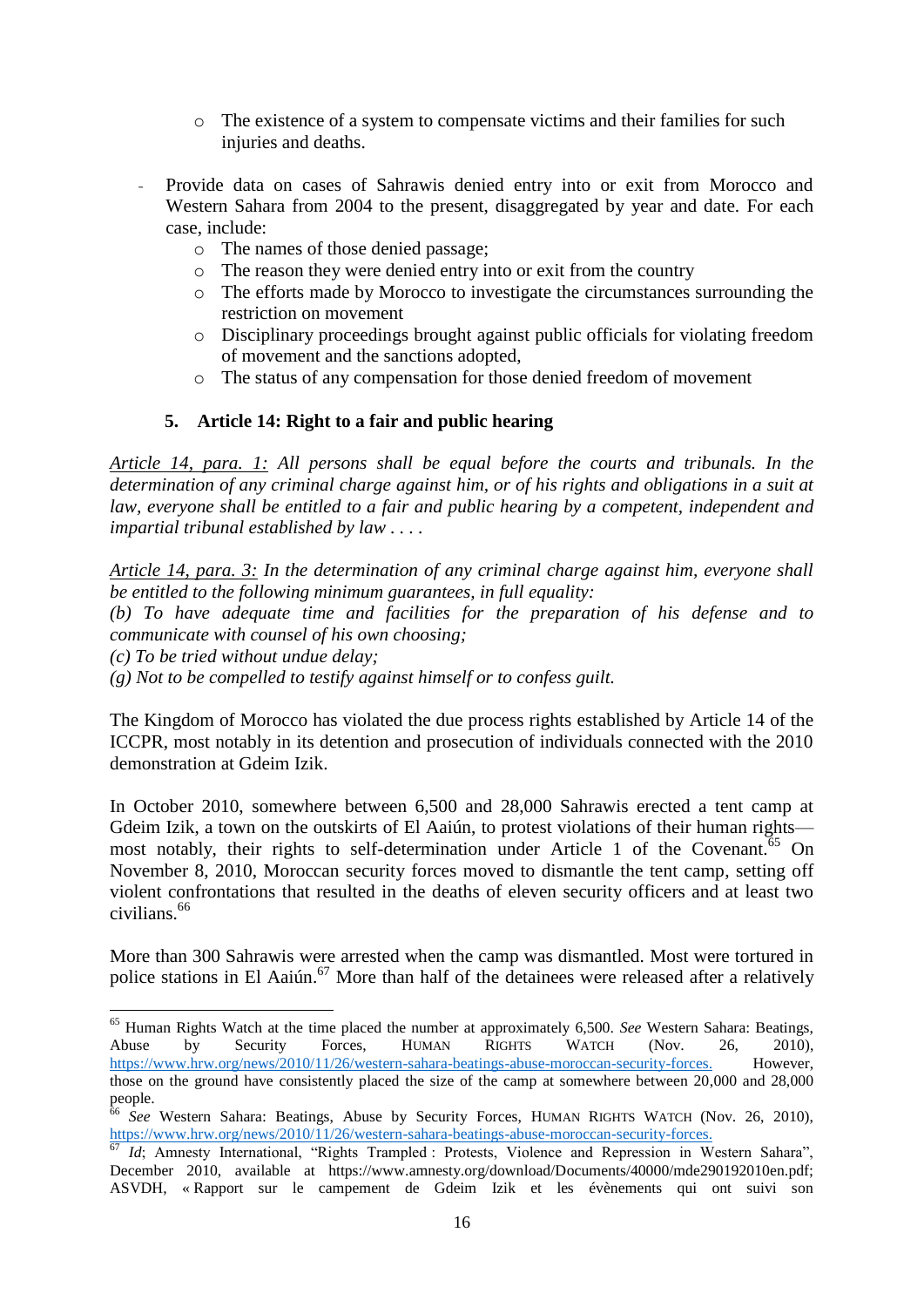short detention, but 168 were sent to the "black prison" and were not released for several months. For this group of people, it unclear whether criminal charges brought against them have ever been closed officially; in theory those charges could be reactivated at any time. If this is the case, such a delay would violate the "undue delay" provisions of Article 14(3)(c). Multiple UN bodies have expressed their concern with regards to torture and inhuman treatment inflicted in the context of those events.<sup>68</sup>

Detainees reported that the police beat them, threw urine at them and threatened them with rape. Others were blindfolded and forced to remain crouched for extended periods of time. Two stated that they were raped in custody.<sup>69</sup> Human Rights Watch subsequently reported that several of the detainees had severe bruising and wounds suggesting they were beaten in custody.<sup>70</sup>

Twenty-five detainees were subsequently prosecuted before a military tribunal. Human rights monitors reported that the defendants were not provided lawyers during their pre-trial interrogation,<sup>71</sup> where they were forced to confess under torture. At trial, the prosecution failed to produce eyewitness testimony or physical evidence linking the defendants—many of whom were well-respected human rights activists—to acts of violence.<sup>72</sup> Trial began only in February 2013, twenty-seven months after the camp was dismantled and more than 15 months after the close of the investigation. This undue delay was all the more prejudicial to the defendants who were detained until trial. On February 17, 2013, a Moroccan military court sentenced twenty-three of the detained Saharawi activists to prison. Nine received life sentences and fourteen received terms between 20 and 30 years. Two were sentenced to time served and released.<sup>73</sup>

*Article 14 para. 5: Everyone convicted of a crime shall have the right to his conviction and sentence being reviewed by a higher tribunal according to law.*

All twenty-five detainees from the Gdeim Izik protests were tried before a military tribunal in Morocco. In its General Comment 32, this Committee stated that trials of civilians by military courts should be "exceptional, i.e. limited to cases where the State party can show that resorting to such trials is necessary and justified by objective and serious reasons, and where...the regular civilian courts are unable to undertake the trials."<sup>74</sup> The Kingdom of Morocco has failed to provide sufficient justification as to why the Gdeim Izik defendants could not be tried by a civilian court.

-

<sup>73</sup> *See* Morocco: Tainted Trials of Saharawi Civilians, *supra* note 72.

démantèlement » (January 2011), available at https://saharadoc.wordpress.com/2011/01/08/rapport-de-lasvdhsur-le-campement-de-gdeim-izik/.

<sup>68</sup> Report of the Secretary-General on the situation concerning Western Sahara, 8 April 2013, S/2013/220; Méndez (Special Rapporteur on Torture), *supra* note 30; Report of the Committee against Torture, Final observations, 21 December 2011.

<sup>69</sup> Toutain, *supra* n. 41.

<sup>70</sup> *See* Western Sahara: Beatings, Abuse by Security Forces, *supra* note 65.

<sup>71</sup> *See* Micheal Ellman, Procès "Gdaim Izik", Tribunal Militaire Permanent Rabat-MAROC, Rapport d'observation (Oct. 2012– Février 2013), at 6.

<sup>72</sup> *Id.*; EURO-MEDITERRANEAN HUMAN RIGHTS NETWORK (2012–2013); Gdeim Izik: The Trial, WESTERN SAHARA RESOURCE WATCH (Feb 21, 2014, 21:09 PM) [http://wsrw.org/a131x2834.](http://wsrw.org/a131x2834) Aside from the coerced confessions, the primary evidence against the defendants was a video of the Gdeim Izik demonstrations in which none of the defendants could be identified; Morocco: Tainted Trials of Saharawi Civilians, HUMAN RIGHTS WATCH (Apr. 01, 2013), [http://www.hrw.org/news/2013/04/01/morocco-tainted-trial-sahrawi-civilians.](http://www.hrw.org/news/2013/04/01/morocco-tainted-trial-sahrawi-civilians)

<sup>&</sup>lt;sup>74</sup> Human Rights Committee, General Comment No. 32, Article 14: Right to equality before courts and tribunals and to a fair trial, U.N. Doc. CCPR/C/GC/32 (2007).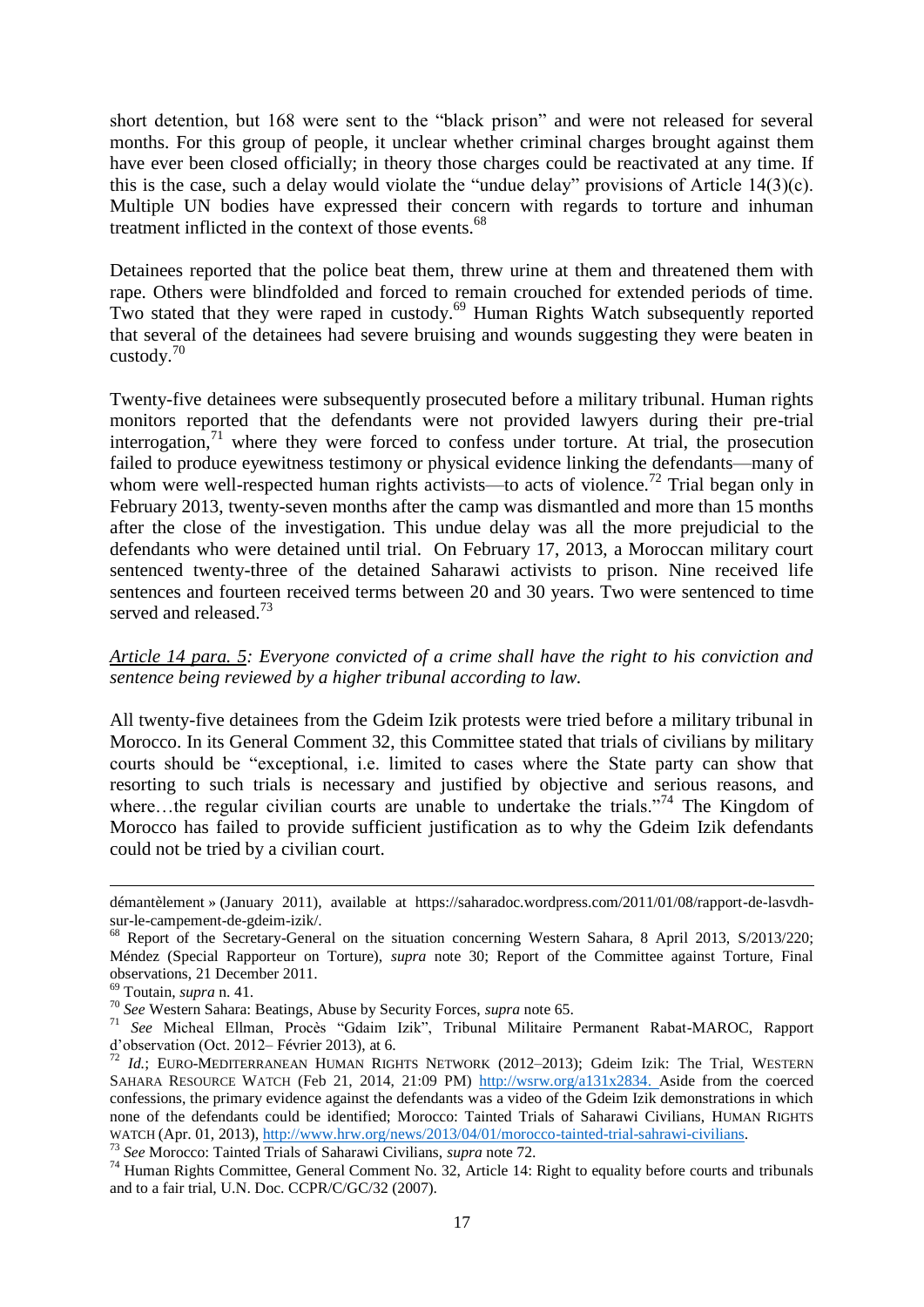The trial of the Gdeim Izik defendants before a military tribunal also limits their right to appeal, in violation of Article 14. Whereas defendants convicted by Moroccan civilian courts have the right to appeal issues of fact before the Court of Appeal, military court verdicts may only be appealed to the Court of Cassation, which reviews issues of procedure, jurisdiction, abuse of power and application of law, but does not review the facts.<sup> $75$ </sup> In General Comment 32, this Committee noted that an appeal "that is limited to the formal or legal aspects of the conviction without any consideration whatsoever of the facts is not sufficient under the Covenant."<sup>76</sup>

On March 14, 2014, Morocco adopted new legislation providing that civilians shall no longer be tried before military courts.<sup>77</sup> The bill limits the jurisdiction of military courts to military offences and offences committed in the time of war.<sup>78</sup> As of the writing of this report, the benefits of this reform have not been extended to all of the Sahrawi detainees prosecuted in connection with the protests at Gdeim Izik, and it is not clear whether the legislation will be applied retroactively. It is also unclear whether the law is being applied to ongoing cases. Mbarek Daoudi, a former soldier but current civilian, was charged and tried before a military court in March 2015 on trumped up weapons charges.<sup>79</sup>

#### **In light of the above, we recommend that the Committee request that the Kingdom of Morocco:**

- For each prisoner arrested in relation to Gdeim Izik, specify whether there is pending proceedings against him/her, and the stage at which such proceedings stands;
- Provide details as to whether medical examinations were carried out for all prisoners arrested in relation to Gdeim Izik who complained of torture. Provide information on the number of prisoners allowed to have an independent medical evaluation.
- Provide information on what benefit, if any, the new military justice reform bill will have for individuals detained or convicted in connection with the events at Gdeim Izik.
- Provide information on whether a new fair trial in the civilian courts will be conducted to review the issues of fact raised in the trials of the twenty-five Gdeim Izik detainees.

## **6. Article 17: Right to Privacy**

*Article 17, para. 1: No one shall be subjected to arbitrary or unlawful interference with his privacy, family, home or correspondence, nor to unlawful attacks on his honour and reputation.*

*Article 17, para. 2: Everyone has the right to the protection of the law against such interference or attacks.*

<sup>75</sup> Morocco: Tainted Trials of Saharawi Civilians, HUMAN RIGHTS WATCH (Apr. 01, 2013), <http://www.hrw.org/news/2013/04/01/morocco-tainted-trial-sahrawi-civilians>

<sup>&</sup>lt;sup>76</sup> Human Rights Committee, General Comment No. 32, Article 14: Right to equality before courts and tribunals and to a fair trial, U.N. Doc. CCPR/C/GC/32 (2007).

 $^{77}$  Statement by Mr Driss El Yazami CNDH Chairman, KINGDOM OF MOROCCO HUMAN RIGHTS COUNCIL, (Mar. 14, 2014).

<sup>78</sup> *Id.*

<sup>79</sup> *See*, Frontline Defenders, *Mbarek Daoudi Sentenced to Five Years' Imprisonment*, December 8, 2015, *available at<https://www.frontlinedefenders.org/node/30221>*.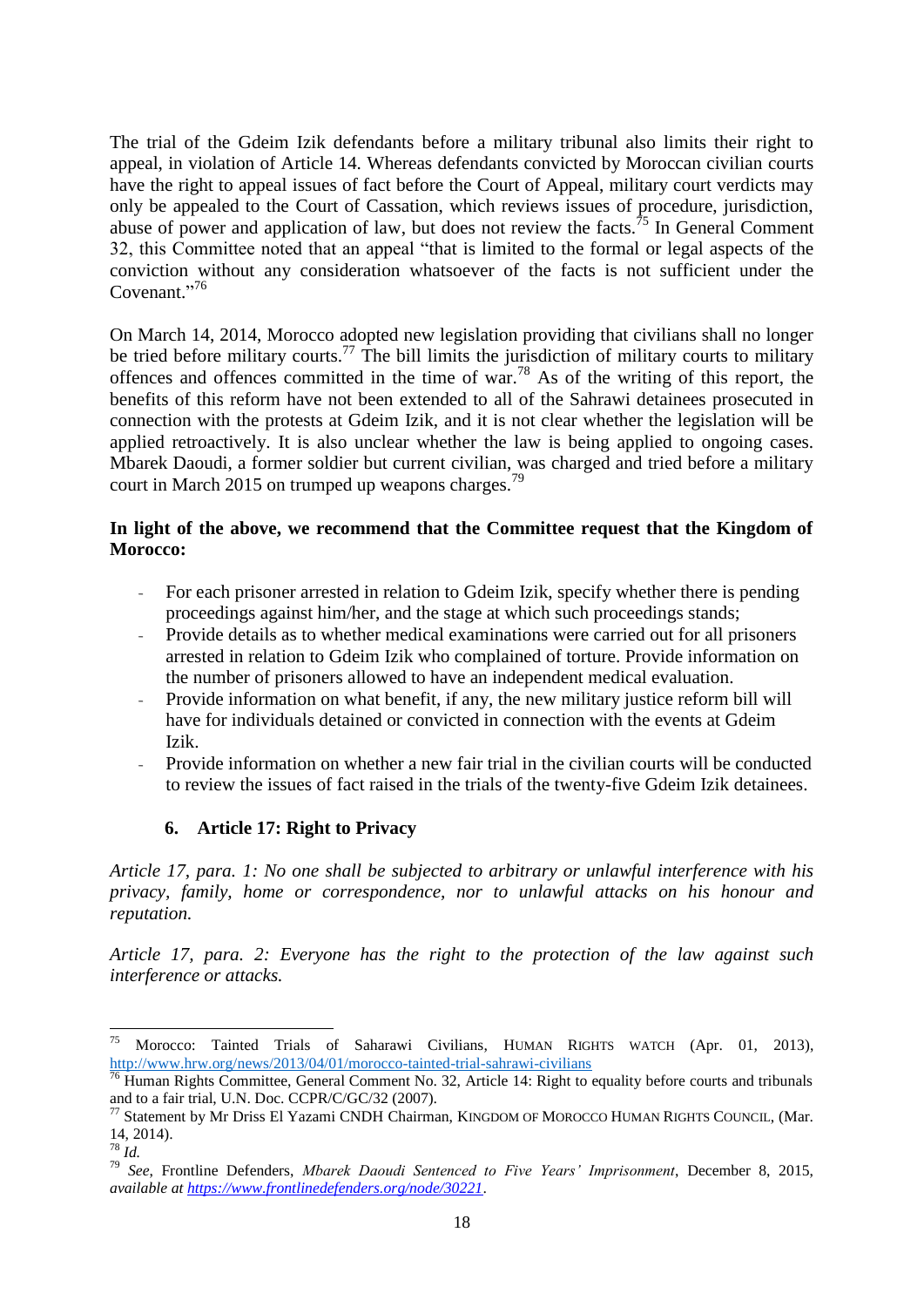Both Article 17 of the Covenant and the Constitution of the Kingdom of Morocco guarantee the inviolability of domicile and secrecy of correspondence.<sup>80</sup> Despite this, Morocco consistently violates the right to privacy of Sahrawi human rights activists by subjecting them to surveillance and unjustified searches.  $81$  Moroccan authorities reportedly use the country's communication companies to monitor phone calls and internet usage.<sup>82</sup> This is accomplished through contracts with companies such as Hacking Team, FinFisher, and Amesys, which provide software to create back doors in computers, monitor people's web usage and access their webcams.<sup>83</sup> A state-sponsored group called the Hawks of Moroccan Sahara also often hacks into Sahrawi activists' online accounts to subject them to further surveillance.<sup>84</sup>

These intrusions are not limited to cyberspace. In February 2013, the Special Rapporteur on Torture reported that "Moroccan police forces regularly raid private homes of alleged or known supporters of the independence of Western Sahara, in procedures that include beating and ill-treatment of the inhabitants.<sup>585</sup> Activist groups such as CODESA report that their meetings are subject to surveillance by Moroccan security forces.<sup>86</sup> Those forces also conduct surveillance in and around schools, targeting students who support the right to selfdetermination under Article 1 of the Covenant.<sup>87</sup> All of these programs create considerable fear and intimidation.

#### **In light of the above facts, we recommend that the Committee request that the Kingdom of Morocco:**

- Provide data on surveillance programs in Morocco that target or have been used to target Sahrawi activists from 2004 to the present.
- Provide the names of any specific groups, individuals, or communities that security forces have targeted with surveillance measures.
- Provide criteria employed to determine whether a subject is targeted for surveillance.
- Provide the number of complaints to any authority about these surveillance programs that the Kingdom of Morocco has received.
- Provide the number of how many of those complaints have been investigated, and in how many the Kingdom of Morocco has determined that such surveillance was misapplied or overbroad.
	- o Provide the number of those responsible for such breeches who have been prosecuted or disciplined.

<sup>80</sup> DUSTUR AL-MAMLAKAH AL-MAGHRIBIYAH [CONSTITUTION] July 1, 2011, art. 24 (Moro.).

<sup>81</sup> *See generally, e.g.*, PRIVACY INT'L, THEIR EYES ON ME: STORIES OF SURVEILLANCE IN MOROCCO (Apr. 7,

<sup>2015),</sup> https://www.privacyinternational.org/sites/default/files/Their%20Eyes%20on%20Me%20- %20English\_0.pdf.

<sup>82</sup> *Nov. 9 Reliable Source Correspondence*, *supra* note [56.](#page-14-0) Police have played back recorded calls during their interrogations of activists to obtain confessions. *Id.*

<sup>83</sup> *Nov. 9 Reliable Source Correspondence*, *supra* note [56;](#page-14-0) *see also* Bill Marczak, *Research on Hacking Team and Finfisher highlighted in Motherboard*, CITIZENLAB (Nov. 17, 2015), https://citizenlab.org/2015/11/researchon-hacking-team-and-finfisher-highlighted-in-motherboard/.

<sup>84</sup> *Nov. 9 Reliable Source Correspondence*, *supra* not[e 56.](#page-14-0)

<sup>85</sup> Méndez (Special Rapporteur on Torture), *supra* note 30, ¶ 64.

<sup>86</sup> EURO-MEDITERRANEAN HUMAN RIGHTS NETWORK, *supra* note 19.

<sup>&</sup>lt;sup>87</sup> Interview with a reliable and informed source requesting anonymity for security reasons, Apr. 17, 2015 [hereinafter *April 17 Reliable Source Interview*].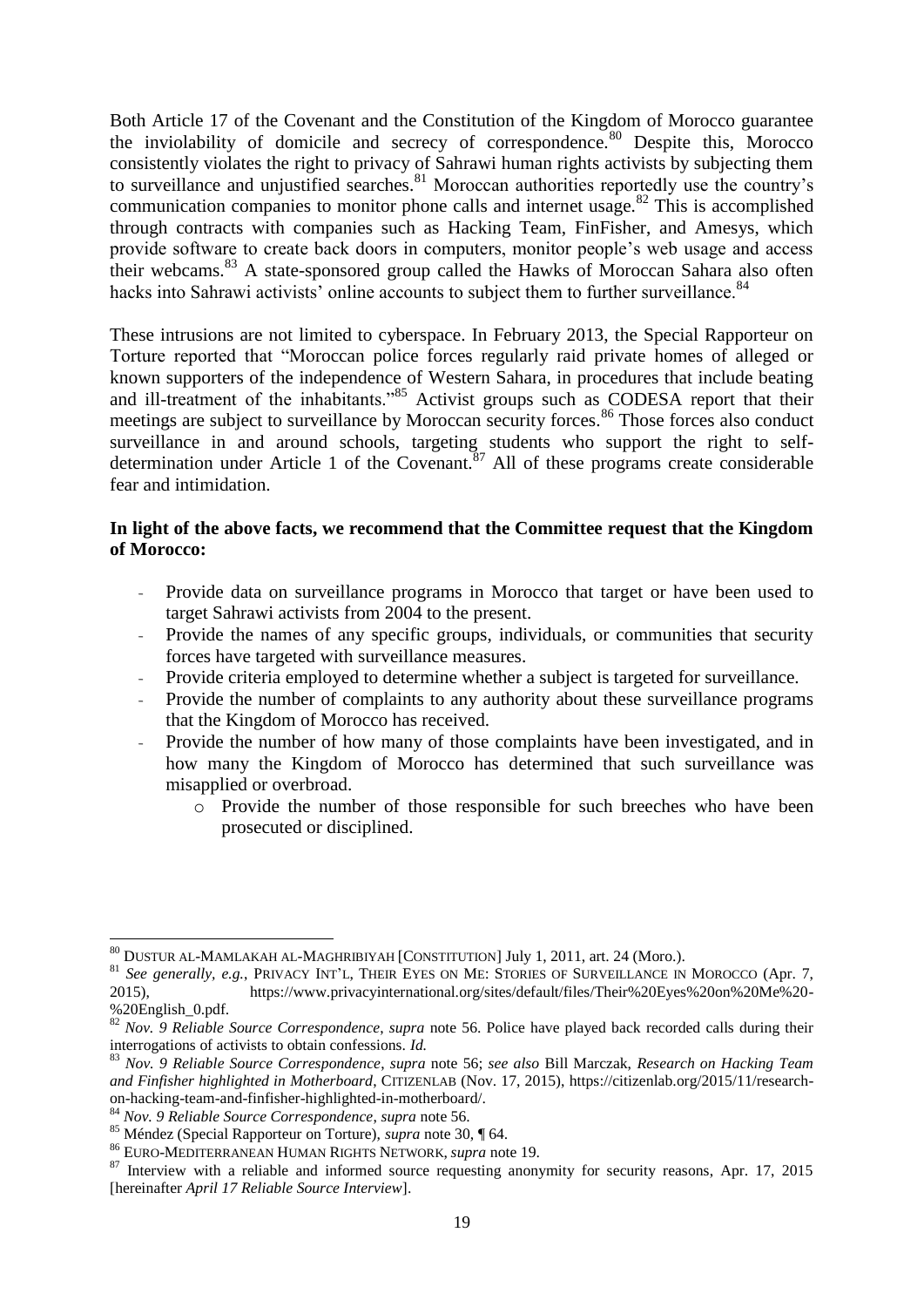#### **7. Articles 19 and 21: Right to Freedom of Expression and Right to Peacefully Assemble**

*Article 19, para. 1: Everyone shall have the right to hold opinions without interference.*

*Article 19, para. 2: Everyone shall have the right to freedom of expression; this right shall include freedom to seek, receive and impart information and ideas of all kinds, regardless of frontiers, either orally, in writing or in print, in the form of art, or through any other media of his choice.*

*Article 19, para. 3: . . . [Restrictions] shall only be such as are provided by law and are necessary: (a) For respect of the rights or reputations of others;*

*(b) For the protection of national security or of public order (ordre public), or of public health or morals.*

*Article 21: The right of peaceful assembly shall be recognized. No restrictions may be placed on the exercise of this right other than those imposed in conformity with the law and which are necessary in a democratic society in the interests of national security or public safety, public order (ordre public), the protection of public health or morals or the protection of the rights and freedoms of others.*

<span id="page-20-0"></span>Since this Committee last reviewed Morocco's compliance with the Covenant, the Kingdom has systematically repressed all public demonstrations in support of the rights set forth in Article 1 of the Covenant: namely, the right to self-determination and the right of a people to control their natural resources.<sup>88</sup> CODESA reported that Moroccan security forces had repressed 177 peaceful demonstrations through excessive force in 2014 alone.<sup>89</sup> Authorities are slow to respond to these complaints or to allow affected parties to track their status.<sup>90</sup> In February 2013, the Special Rapporteur on Torture indicated that he had received "numerous complaints indicating a pattern of excessive use of force in repressing demonstrations and in arresting protestors or persons suspected of participating in demonstrations calling for selfdetermination of the Sahrawi population."<sup>91</sup> This pattern includes Moroccan police officers' siege on Aminatou Haidar's home during an April 2015 meeting with representatives of the UN High Commissioner on Human Rights.<sup>92</sup> After breaking up demonstrations, authorities typically sweep the streets, invade homes, and "hunt down" activists and Sahrawi journalists and bloggers.<sup>93</sup>

Morocco further violates the right of the Sahrawi people to free expression by employing media blackouts and mass censorship. Authorities control print media and block websites to

1

<sup>88</sup> *See generally* ROBERT F. KENNEDY HUMAN RIGHTS CENTER, WESTERN SAHARA: HUMAN RIGHTS VIOLATIONS REPORTED BETWEEN JANUARY 1, 2015 AND JUNE 30, 2015, 9-14 (2015), http://rfkcenter.org/media/filer\_public/b9/be/b9bed235-e905-4674-8aeb-

bfe33697ee20/western\_sahara\_human\_rights\_report\_for\_january\_-\_june\_2015.pdf; *see also* ALEXIS ARIEFF, CONG. RESEARCH SERV., WESTERN SAHARA 9 (Oct. 8, 2014), https://www.fas.org/sgp/crs/row/RS20962.pdf ("Moroccan security forces reportedly use disproportionate force to break up periodic protests by Sahrawis.").

<sup>89</sup> CODESA, 2014 REPORT 3.

<sup>90</sup> *See, e.g.*, U.S. DEP'T OF STATE, *supra* note 33.

<sup>91</sup> Méndez, *supra* note 30, at ¶ 63.

<sup>92</sup> ROBERT F. KENNEDY HUMAN RIGHTS CENTER, *supra* note [88,](#page-20-0) at 12.

<sup>93</sup> ADALA UK, VISIT REPORT: OCCUPIED WESTERN SAHARA & MOROCCO, CITIES OF LAAYOUNE, AGADIR AND RABAT 27TH OCTOBER - 7TH NOVEMBER 2014, 10 (2014), https://adalauk.files.wordpress.com/2014/04/visitreport-by-member-of-adala-uk-to-the-occupied-territories.pdf; *see also ASVDH Statement*, ASVDH (May 12, 2013), http://www.asvdh.net/asvdh-statement-3/ (providing names and dates of Sahrawi activists affected by these raids).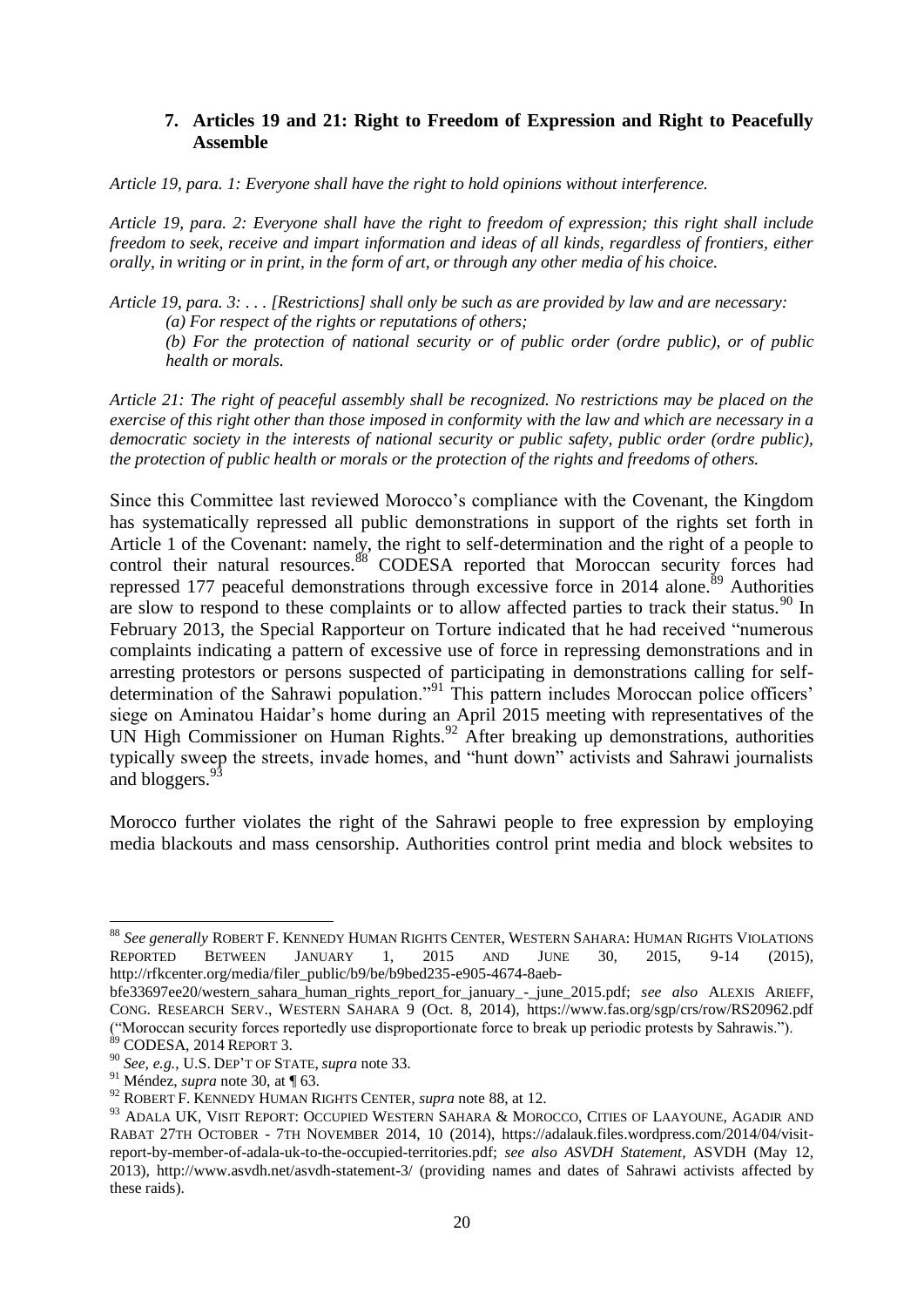<span id="page-21-1"></span>ban any messages advocating self-determination for Western Sahara.<sup>94</sup> They also attempt to discredit journalists by spreading rumors about their personal life, accusing them of belonging to terrorist organizations,  $95$  and intimidating them through selective prosecution.  $96$ Alternatively, it will sue journalist activists for defamation.<sup>97</sup> Those who videotape protests and report for websites are often the first victims of repression.<sup>98</sup> For example, authorities have harassed or threatened to arrest several members of Equipe Media, the Sahrawi information agency, RASDTV, and the Moroccan Association of Investigative Journalism. Other demonstrators have been detained, tortured, and convicted of trumped-up offenses.<sup>99</sup> Morocco has fined or sentenced people for criticizing the government, whether by producing online videos or politically charged songs.<sup>100</sup> It has also detained and beaten people for flying Western Saharan flags or wearing clothing considered to symbolize opposition to Morocco.<sup>101</sup>

<span id="page-21-0"></span>The Kingdom of Morocco's violent dismantling of the Gdeim Izik resistance camp in November 2010 is another example of its intolerance for any dissent from its illegal occupation of Western Sahara.<sup>102</sup> Finally, the Moroccan government consistently persecutes human rights defenders who attempt to rally such groups or put on peaceful demonstrations.<sup>103</sup> By bringing spurious charges of "undermin[ing] internal security" and preventing exit from the country for some of these individuals,  $104 \text{ Moreover}$  Morocco simultaneously violates freedom of expression and movement.

#### **In light of the above facts, we recommend that the Committee request that the Kingdom of Morocco:**

- For each of the demonstrations listed in Annex A to this document, explain why the protestors were dispersed. Also indicate whether there were any complaints of excessive force filed in conjunction with the suppression of each demonstration.
- Provide numbers, disaggregated by year, on the number of complaints of harassment, threats, suppression of peaceful demonstrations, and police mistreatment of Sahrawi

<sup>-</sup><sup>94</sup> OFFICE OF THE UN HIGH COMM'R FOR HUMAN RIGHTS, REPORT OF THE OHCHR MISSION TO WESTERN SAHARA AND THE REFUGEE CAMPS IN TINDOUF 9 (Sept. 8, 2006), http://www.arso.org/OHCHRrep2006en.pdf. <sup>95</sup> Interview with Sidi Ahmed Messka, President of Adala UK, November 23, 2015.

<sup>96</sup> U.S. DEP'T OF STATE, *supra* note 33, at 9; *see also* Aida Alami, *supra* note [59.](#page-15-0)

<sup>97</sup> *See* Aida Alami, *supra* note [59.](#page-15-0)

<sup>98</sup> EURO-MEDITERRANEAN HUMAN RIGHTS NETWORK, *supra* note19.

<sup>99</sup> *See* Karlos Zurutuza, *Breaking the Media Blackout in Western Sahara*, INTER PRESS SERV. (Aug. 23, 2015), http://www.ipsnews.net/2015/08/breaking-the-media-blackout-in-western-sahara/; *Sahrawi Media Activist Mohamed Mayara Exposed to Harassment and Provocation*, SAHARA PRESS SERV. (Sept. 13, 2015, 10:59 AM), http://www.spsrasd.info/en/content/sahrawi-media-activist-mohamed-mayara-exposed-harassment-andprovocation; *see also* Aida Alami, *supra* note [59.](#page-15-0)

<sup>100</sup> *See Annual Report: Morocco/Western Sahara 2013*, AMNESTY INT'<sup>L</sup> (May 23, 2013), http://www.amnestyusa.org/research/reports/annual-report-moroccowestern-sahara-2013?page=show.

<sup>101</sup> *See* ROBERT F. KENNEDY HUMAN RIGHTS CENTER, WESTERN SAHARA: HUMAN RIGHTS VIOLATIONS REPORTED BETWEEN MARCH 1, 2014 AND DECEMBER 31, 2014, 4 (2014), http://fr.birdhso.org/images/upload/EN\_rfk\_report\_2014.pdf.

<sup>102</sup> *See, e.g.*, *Morocco: Free or Retry 21 Sahrawis Jailed 5 Years Ago*, HUMAN RIGHTS WATCH (Nov. 5, 2015), https://www.hrw.org/news/2015/11/05/morocco-free-or-retry-21-sahrawis-jailed-5-years-ago); *Annual Report: Morocco/Western Sahara 2013*, *supra* note [100](#page-21-0) ("Police . . . injured dozens of people who demonstrated in Laayoune on 13 January in support of 23 Sahrawi prisoners.").

<sup>103</sup> *See, e.g.*, *Ahmed Sbaai*, WESTERN SAHARA RESOURCE WATCH (Feb. 15, 2014, 11:11 AM), http://wsrw.org/ma131x2810; *Morocco: Sentencing of human rights defender Ennaama Asfari and expulsion from Morocco of 4 international observers of his trial*, FRONT LINE DEFENDERS (Apr. 2008), https://www.frontlinedefenders.org/node/1420.

<sup>104</sup> *See Morocco: Drop Charges Against Activists*, HUMAN RIGHTS WATCH (Nov. 8, 2015), https://www.hrw.org/news/2015/11/08/morocco-drop-charges-against-activists.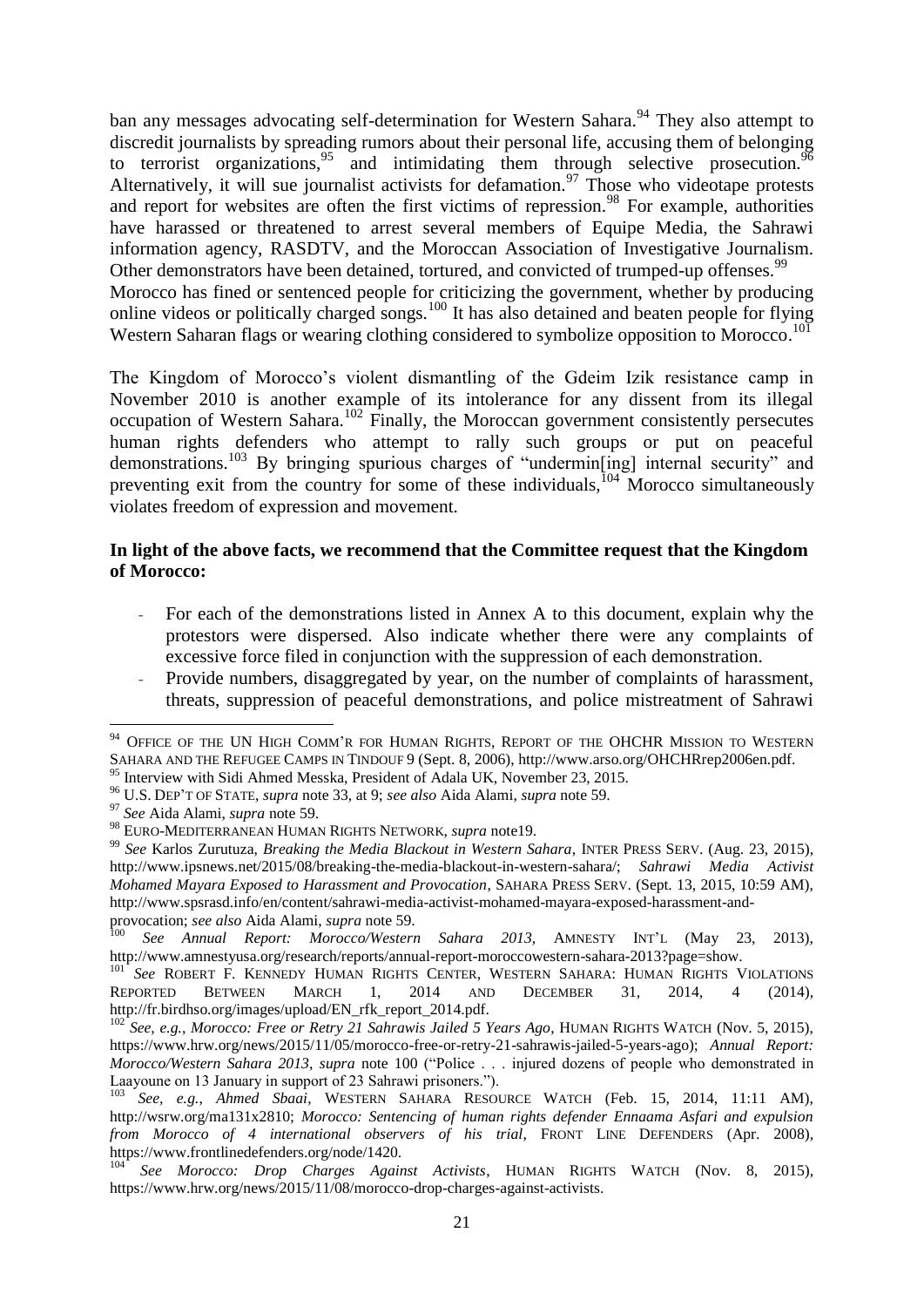activists received since 2004 by the Kingdom of Morocco and/or the National Human Rights Commission.

Describe efforts the Kingdom of Morocco has made to investigate these complaints and compensate those who have been the victims of excessive use of force by the police or security forces.

## **8. Article 22: Freedom of Association**

*Article 22, para. 1: Everyone shall have the right to freedom of association with others...*

*Article 22, para. 2. No restrictions may be placed on the exercise of this right other than those which are prescribed by law and which are necessary in a democratic society in the interests of national security or public safety, public order (*ordre public*), the protection of public health or morals or the protection of the rights and freedoms of others…*

Article 2 of the Moroccan law regulating freedom of association provides that all "associations of persons can freely form without authorization subject to the provisions of article  $5.^{105}$  There are no provisions in the Moroccan Constitution limiting freedom of association in relation to independence claims. However, Article 3 of the law of associations prohibits "associations that have an objective that is illegal, contrary to good morals or that aims to undermine the Islamic religion, *the integrity of national territory, or the monarchical regime*, or that calls for discrimination."<sup>106</sup>

The Kingdom of Morocco has repeatedly violated the right to freedom of association under Article 22 by refusing to accord legal status to Sahrawi nongovernmental organizations (NGOs) that advocate for the right to self-determination.<sup>107</sup> Robert F. Kennedy Human Rights has extensively reported on the lack of legal recognition for CODESA (Collective of Sahrawi Human Rights Defenders).<sup>108</sup> Other NGOs that have sought official recognition to no avail include the Saharawi Observatory for Women and Children, Saharawi League for the Protection of Natural Resources in Western Sahara, Association for the Monitoring of Natural Resources and for the Protection of the Environment in Western Sahara, and the Organization of the Natives of Saguia el-Hamra and Rio de Oro.<sup>109</sup>

<span id="page-22-0"></span>1

<sup>&</sup>lt;sup>105</sup> Dahir 1-58-376 of November 15, 1958, relating to the right of association, as amended by Law 75.00 (2002) and Law 36.04 (2006) https://www.imolin.org/doc/amlid/Morocco/Morocco Dahir no 1-58-[376\\_reglementant\\_le\\_droit\\_dassociation\\_1958.pdf](https://www.imolin.org/doc/amlid/Morocco/Morocco_Dahir_no_1-58-376_reglementant_le_droit_dassociation_1958.pdf) (in French). Article 5, translated: "*Every association must be declared before the head of the administrative authority in the district where the headquarters of the association are located […]. When the declaration meets all the conditions listed in the paragraph below, the final acknowledgment must be delivered within a maximum of 60 days, failing which the association may conduct its activities as they are defined in its constitutive status.*"

<sup>106</sup> *Id*., at art. 3 (emphasis added).

<sup>107</sup> *See, e.g.*, *World Report 2015: Morocco/Western Sahara*, HUMAN RIGHTS WATCH, https://www.hrw.org/world-report/2015/country-chapters/morocco/western-sahara (last visited Nov. 20, 2015); HUMAN RIGHTS WATCH, FREEDOM TO CREATE ASSOCIATIONS: A DECLARATIVE REGIME IN NAME ONLY 4–5 (2009), http://www.hrw.org/sites/default/files/reports/morocco1009webwcover.pdf; OFFICE OF THE UN HIGH COMM'R FOR HUMAN RIGHTS, *supra* not[e 94,](#page-21-1) at 10–11.

<sup>108</sup> *See, e.g*., Robert F. Kennedy Human Rights, *The Moroccan Government Continues Systematic Violations against the Sahrawi People: Reported human rights violations, September 2013-February 2014* 3 (2014); Robert F. Kennedy Human Rights, *Nowhere to Turn: The Consequences of the Failure to Monitor Human Rights Violations in Western Sahara and Tindouf Refugee Camps* 26 (2013), *available* http://www.saharamarathon.org/wp-content/uploads/2013/04/NowhereToTurnLoRes.pdf.

<sup>&</sup>lt;sup>109</sup> *Nov. 9 Reliable Source Correspondence*, *supra* note [56.](#page-14-0) In many cases, organizations have attempted to file the necessary paperwork, but Moroccan officials have either refused to accept it or to provide an official receipt acknowledging the filing. *Morocco/Western Sahara: Rights Group Legalized*, HUMAN RIGHTS WATCH (Aug. 24, 2015), https://www.hrw.org/news/2015/08/24/morocco/western-sahara-rights-group-legalized.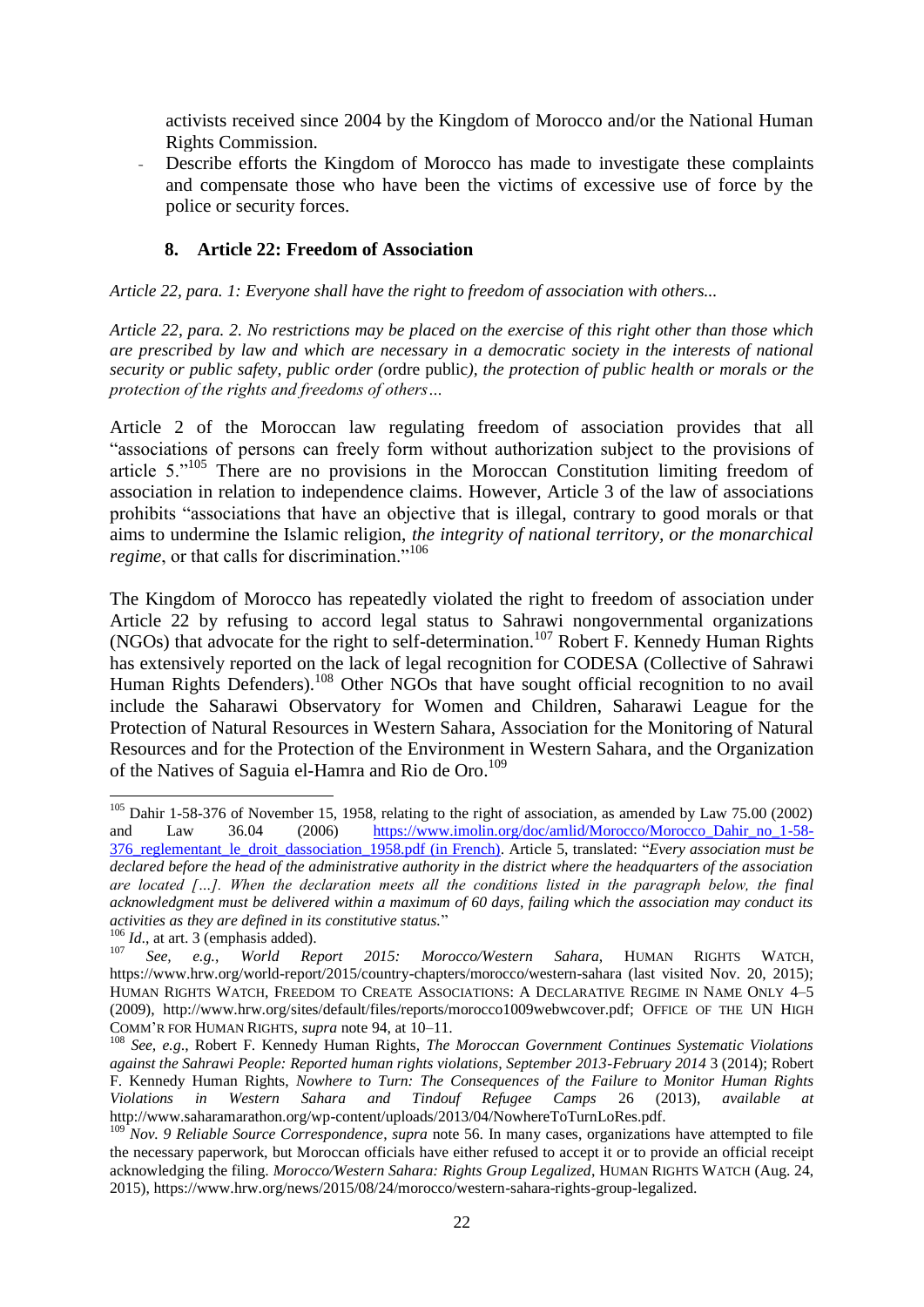Only the Sahrawi Association of Victims of Grave Violations of Human Rights (ASVDH) has received a receipt indicating that its organizational paperwork was properly filed.<sup>110</sup> Still, ASVDH applied for legal recognition a decade ago, and for nine of those years Morocco ignored an Agadir administrative court's ruling that the authorities had illegally prevented the group's registration.<sup>111</sup> Despite having finally receipt their receipt of recognition, ASVDH reports that they continue to face harassment for their activities.

Such resistance has discouraged many more groups from even filing paperwork.<sup>112</sup> For that reason, two pro-Sahrawi media organizations must risk their safety by working unregistered: the Sahrawi Center for Media and Communication and Equipe Media.<sup>113</sup>

## **In light of the above facts, we recommend that the Committee request that the Kingdom of Morocco:**

- Explain why local authorities have refused to accept the paperwork that would grant CODESA legal status.
- Provide information on other organizations whose registration papers have not been accepted. Provide the number of complaints of barred or excessively delayed legal paperwork from such organizations the authorities have received. For each case, include:
	- o The names of those organizations
	- o The efforts the Kingdom of Morocco has made to investigate the circumstances surrounding any delays by local authorities in providing official receipts for paperwork that has been submitted.
- Explain what the legal consequences are for organizations who have not been able to obtain official recognition.
- Provide the number of organizations that have been accorded legal status that promote the right of the Western Saharan people to form an independent state.

# D. Conclusion

1

We urge the Committee to incorporate our observations into the list of issues that will be presented to Morocco in March 2016. Before the October 2016 session, we will present an alternative report which will deal in greater depth with all the above-mentioned subjects.

<sup>110</sup> *Morocco/Western Sahara: Rights Group Legalized*, *supra* note [109](#page-22-0) ("[T]he ASVDH had received no notification of . . . objections and is now presumably definitively registered. Authorities should now deliver the group's final receipt . . . .").

<sup>111</sup> *Id.; Nov. 9 Reliable Source Correspondence*, *supra* note [56.](#page-14-0)

<sup>&</sup>lt;sup>112</sup> This include CODAPSO, Forum for the Future of the Saharawi Woman, Saharawi Committee for the Elimination of Torture, Freedom Sun Organization, and the Saharawi Committee for the Support of the UN Peace Plan and for the Protection of the Natural Resources. *Nov. 9 Reliable Source Correspondence*, *supra* note [56.](#page-14-0)

<sup>113</sup> *Nov. 9 Reliable Source Correspondence*, *supra* note [56.](#page-14-0)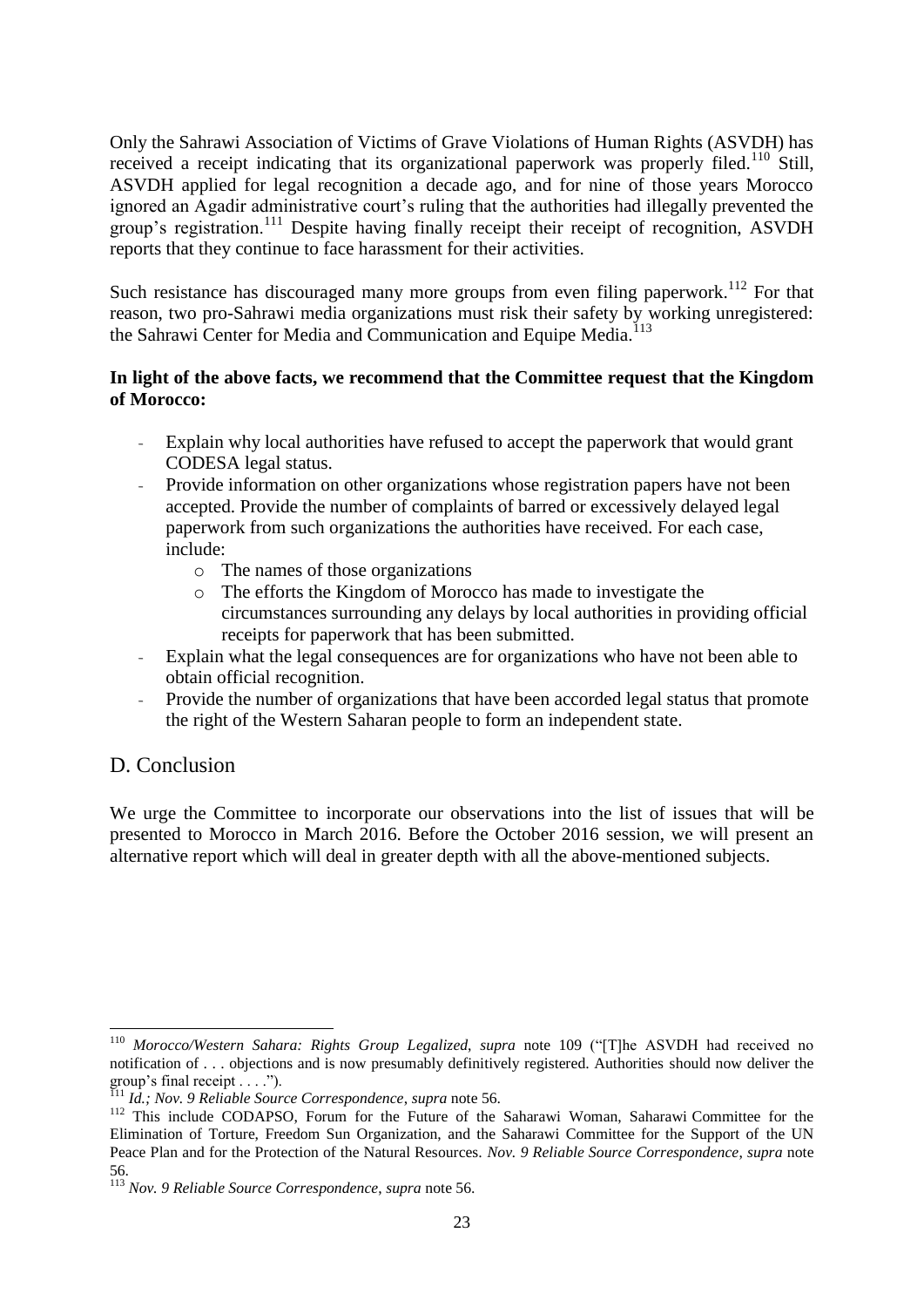#### **Annex A List of Demonstrations Repressed by the Government of Morocco January 2014 - May 2015**

#### **2014**

**January 12, El Aaiun**: Moroccan police forcefully dispersed peaceful demonstrations calling for a human rights monitoring mechanism to be added to the MINURSO mandate. Police reportedly injured forty people and raided several individuals' homes.<sup>1</sup>

**January 15, El Aaiun**: Police again repressed the continued demonstrations with brutality and force, resulting in dozens of injuries.<sup>2</sup>

**January 27, Smara**: Moroccan police forcefully repressed peaceful demonstrations calling for Sahrawi self-determination and for a human rights monitoring mechanism to be added to the MINURSO mandate. Moroccan forces "chased the demonstrators in the nearby alleys and streets<sup>"3</sup>

**February 16**, **El Aaiun**: Moroccan forces brutally repressed a demonstration calling for the MINURSO human rights monitoring mandate in the territory, injuring seventy Sahrawis. "[D]emonstrators were also severely beaten and some homes were raided."

**March 8, Mahtalah District**: Moroccan authorities prevented a peaceful vigil scheduled to be held in a public square for International Women's Day. They shut down streets to prevent the gathering and raided the homes of some of the organizers involved.<sup>5</sup>

**March 14, El Marsa**: Nine Sahrawi fishermen were detained and questioned for six hours following a peaceful protest; the fishermen were threatened with increased punishment for future protest involvement after finally being released in the evening. The fishermen had gathered to peacefully demonstrate against Morocco's social and economic exclusion of Sahrawis and what they consider ongoing exploitation of Western Sahara's territorial waters.<sup>6</sup>

**March 16, El Aaiun, Smara, Boujdour, and Dakhla; university campus of Settat**: Moroccan forces violently attacked peaceful demonstrations in numerous cities. The protests called for expanding the prerogatives of MINURSO to include the monitoring of human rights in Western Sahara. Over eighty were allegedly injured, and several homes were raided in the process. <sup>7</sup> At Settat, Moroccan authorities attacked Sahrawi students with batons and pointed

1

<sup>1</sup> http://allafrica.com/stories/201401130161.html; http://www.spsrasd.info/en/content/more-40-injureddemonstration-occupied-el-aaiun.

<sup>2</sup> http://www.wshrw.org/en/protesta-pacifica-a-favor-de-que-la-minurso-supervise-los-derechos-humanosreprimida-por-marruecos-2/; http://www.spsrasd.info/en/content/dozen-saharawis-injured-occupied-el-aaiun.

<sup>3</sup> http://www.spsrasd.info/en/content/peaceful-demonstration-demanding-human-rights-monitoring-occupiedsmara.

<sup>4</sup> http://www.spsrasd.info/en/content/moroccan-forces-intervene-brutally-leaving-dozens-injured-el-aaiunoccupied-city-initial-tol.

 $<sup>5</sup>$  Día internacional de la mujer: la mujer saharaui reprimida y privada de su derecho a la manifestación pacifica,</sup> http://www.codesaso.com/es/index.php?option=com\_content&view=article&id=162:dia-internacional-de-lamujer-la-mujer-saharaui-reprimida-y-privada-de-su-derecho-a-la-manifestacion-pacifica&catid=53:actividadesde-la-asamblea&Itemid=4.

 $69$  detained, threats of jail if demonstrating against EU fisheries, http://www.wsrw.org/a105x2859.

<sup>7</sup> Morocco: Peaceful Demonstrations 'Violently' Repressed in Occupied Territories of Western Sahara, http://allafrica.com/stories/201403171844.html; Another day of Saharawi ongoing protests for independence and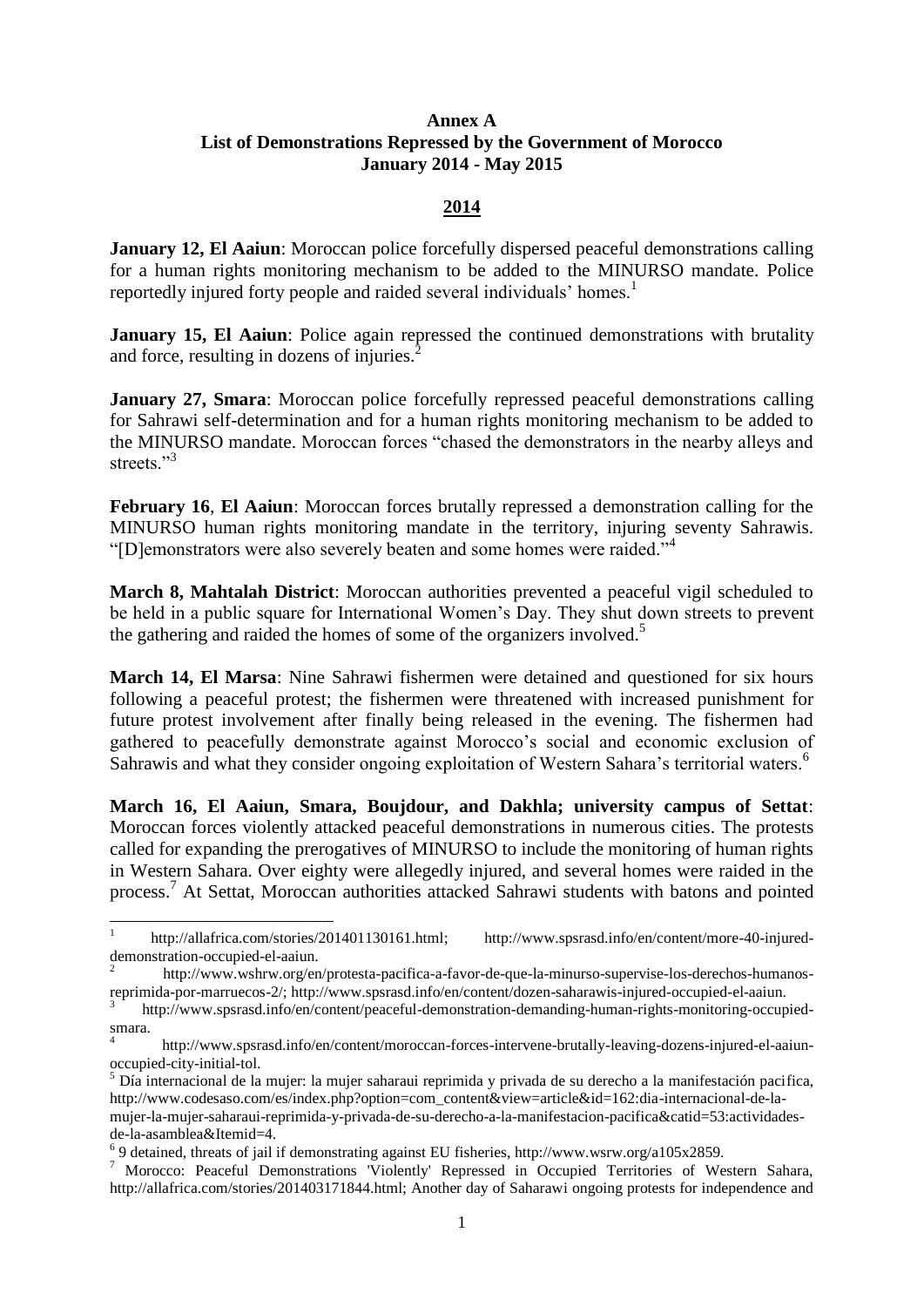weapons, leaving several wounded. Eyewitnesses suggested the students were "victims of verbal and physical abuse by officers."<sup>8</sup>

**April 2, El Aaiun**: Moroccan forces dispersed a peaceful demonstration between Sharif Radi Street and Mulay Ali Sharif Street, injuring at least ten Sahrawi protesters calling for selfdetermination and independence.<sup>9</sup>

**April 15, El Aaiun**: Moroccan authorities and police dressed in uniform and plain clothes violently dispersed a protest for self-determination and independence.<sup>10</sup> At least two Sahrawi citizens, Kalthoum Ndour and Hammadi Jhabaid, were beaten by authorities.<sup>11</sup>

**April 23, Smara**: Mettou Abdallahi Naffaa, a Sahrawi woman, was beaten by Moroccan authorities after participating in a peaceful demonstration.<sup>12</sup>

**May 2-3, Dakhla and El Aaiun**: Moroccan police violently dispersed two pro-independence demonstrations as a UN human rights delegation visited the region. The police said about fifteen people were injured in the process. $13$ 

**May 15, El Aaiun**: Moroccan police violently dispersed a peaceful demonstration with the use of batons and stones. The protest called for the expansion of the mandate of MINURSO to include human rights monitoring and the release of Sahrawi political prisoners in Moroccan prisons.<sup>14</sup> A number of demonstrators, along with three journalists, were injured by police involvement.<sup>15</sup>

**May 20, El Aaiun**: Police beat and sexually assaulted a 51-year-old Sahrawi woman, Sokaina Yaia, as she participated in a protest for the social, political, and economic rights of the Sahrawi people.<sup>16</sup>

1

MINURSO´s mandate to monitor human rights, http://www.wshrw.org/en/nuevo-dia-de-protestas-saharauis-enfavor-de-la-independencia-y-del-mandato-de-minurso-en-derechos-humanos/.

<sup>8</sup> Western Sahara: Moroccan Attack Against Saharawi Students - Several Injured, http://allafrica.com/stories/201403171671.html.

<sup>&</sup>lt;sup>9</sup> http://www.spsrasd.info/en/content/tens-saharawis-injured-moroccan-forces'-intervention.

<sup>&</sup>lt;sup>10</sup> President deplores "violent attack" against Saharawis in occupied El Aaiun, http://www.spsrasd.info/en/content/president-deplores-%E2%80%9Cviolent-attack%E2%80%9D-againstsaharawis-occupied-el-aaiun.

<sup>11</sup> As reported by Aminatou Haidar, CODESA.; "La víctima saharaui Kaltoum Ndour acusa a elementos de la policía marroquí de tortura y a la administración del hospital de negligencia y falta de asistencia médica a una persona grave y y en peligro," http://www.codesaso.com/es/index.php?option=com\_content&view=article&id=183:la-victima-saharaui-

kaltoum-ndour-acusa-a-elementos-de-la-policia-marroqui-de-tortura-y-a-la-administracion-del-hospital-de-

negligencia-y-falta-de-asistencia-medica-a-una-persona-grave-y-en-peligro&catid=65:testimonios-&Itemid=5.

<sup>&</sup>lt;sup>12</sup> Vidéo d'une femme battue à Smara, http://diasporasaharaui.blogspot.com/2014/04/video-dune-femme-battuesmara-23042014.html.

<sup>13</sup> Demonstrations dispersed during UN visit to Western Sahara, http://www.middleeasteye.net/news/demonstrations-dispersed-during-un-visit-western-sahara-19316882#sthash.3qpeoJlN.dpuf.

<sup>&</sup>lt;sup>14</sup> Moroccan security forces 'violently' disperse peaceful demonstration in occupied El Aaiun, http://www.spsrasd.info/en/content/moroccan-security-forces-%E2%80%98violently%E2%80%99-dispersepeaceful-demonstration-occupied-el-aaiun.

<sup>&</sup>lt;sup>15</sup> Western Sahara Analysis May 2014, http://www.sandblast-arts.org/newsletter-may-2014-western-saharacampaign-uk/.

<sup>16</sup> http://adalauk.org/2014/05/20/51-yearoldsokainayaiainjured-at-thehands-of-themoroccanpolice/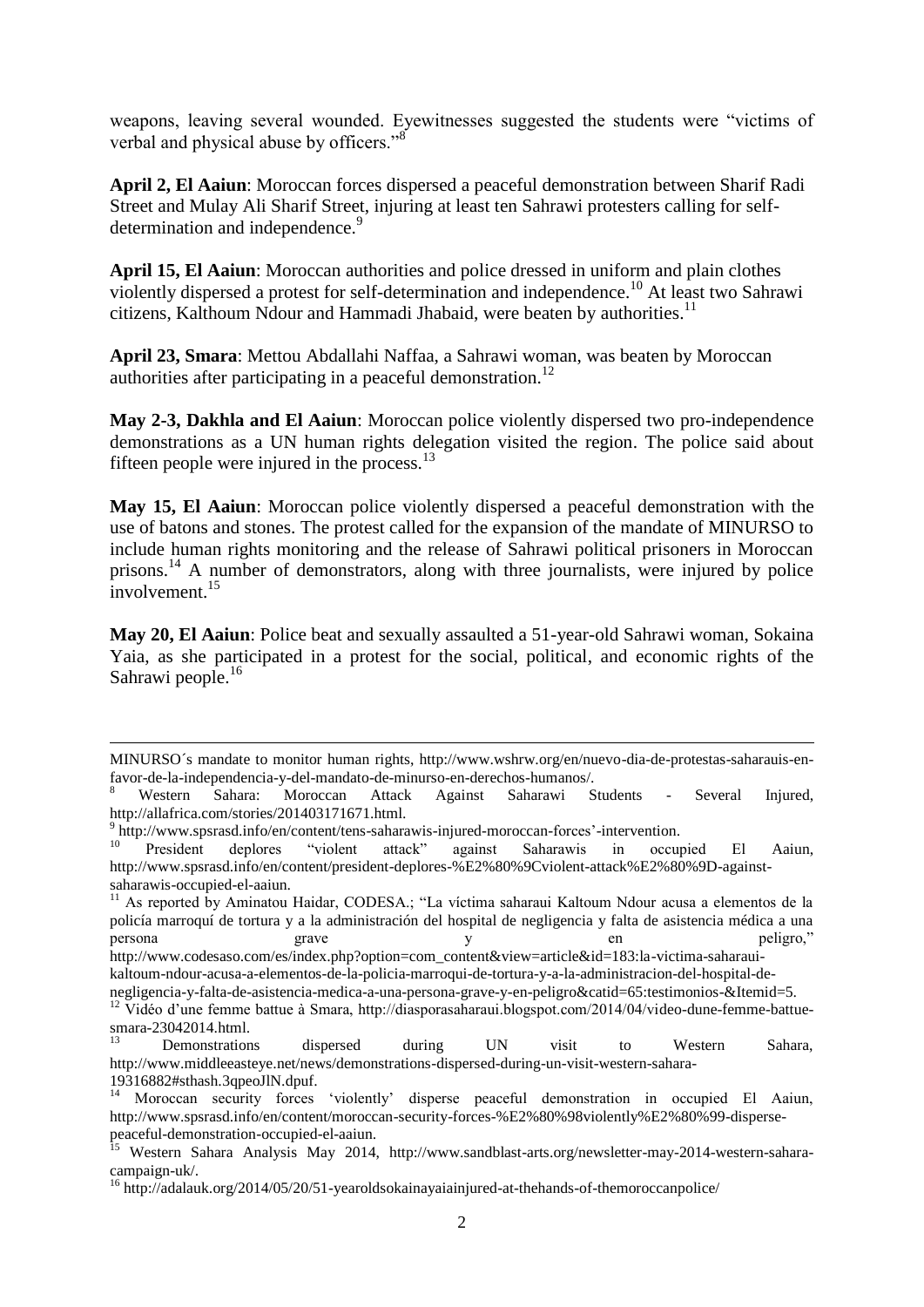**May 22, Smara**: Moroccan police violently dispersed a hundred people protesting against the occupation of Western Sahara, the plundering of natural resources, and the detention of Saharawi political prisoners.<sup>17</sup>

**June 7, El Aaiun**: Moroccan forces violently dispersed a peaceful demonstration demanding the release of Sahrawi political prisoners.<sup>18</sup>

**June 16, El Aaiun**: Moroccan forces injured dozens of protestors following a peaceful demonstration. The demonstrators demanded a human rights mechanism be included under the prerogatives of MINURSO and that all Saharawi political prisoners be released. The protestors were hit with stones, beaten with sticks and batons, kicked, slapped, and verbally abused.<sup>19</sup>

**September 16, El Aaiun**: Moroccan forces violently intervened in a peaceful protest organized by Sahrawi activists for the International Day of Democracy. Numerous injuries were reported. $20$ 

**September 17, Boujdour:** Moroccan forces surrounded a protest and violently prevented other protesters from joining in. The demonstration called for the release of Sahrawi political prisoners, the extension of the MINURSO mandate, and the right of the Sahrawi people to self-determination.<sup>21</sup>

**September 24, Smara**: Moroccan police broke up a sit-in organized to demand the Sahrawi people enjoy access to Western Sahara's natural resources. Police forces injured and humiliated some protesters in the process.<sup>22</sup>

**September 29, Dakhla**: Moroccan forces dispersed demonstrations taking place after the death of political prisoner Hasena Elwali Aleya by using tear gas on the protesters. At least sixteen were injured. $^{23}$ 

**December 27, El Aaiun**: Moroccan authorities prevented a group of Sahrawi mothers from organizing a peaceful demonstration in front of the Court of Appeals to demand clarification of their abducted sons' fate. $^{24}$ 

<sup>&</sup>lt;sup>17</sup> Another Saharawi peaceful demonstration attacked by the Moroccan police, http://www.wshrw.org/en/otramanifestacion-saharaui-pacifica-atacada-por-la-policia-marroqui/.

<sup>&</sup>lt;sup>18</sup> Repression of peaceful demonstration leaves casualties in occupied El Aaiun, http://www.spsrasd.info/en/content/repression-peaceful-demonstration-leaves-casualties-occupied-el-aaiun.

<sup>19</sup> Dozens injured following peaceful demonstration in occupied El Aaiun, http://www.spsrasd.info/en/content/dozens-injured-following-peaceful-demonstration-occupied-el-aaiun.

<sup>&</sup>lt;sup>20</sup> Western Sahara: Moroccan Occupying Forces Intervene Aggressively Against Saharawi Protesters, http://allafrica.com/stories/201409161701.html.

<sup>21</sup> Western Sahara: Occupied Boujdour - Peaceful Protest Banned By Moroccan Forces, http://allafrica.com/stories/201409171227.html.

<sup>&</sup>lt;sup>22</sup> Western Sahara: Moroccan Police Break Up Sit-in in Occupied Smara, http://allafrica.com/stories/201409251039.html.

<sup>&</sup>lt;sup>23</sup> Occupied city of Dakhla under siege following death of Saharawi political prisoner Hasena Elwali, http://www.spsrasd.info/en/content/occupied-city-dakhla-under-siege-following-death-saharawi-politicalprisoner-hasena-elwali.

 $24$  Moroccan authorities prevent peaceful pause in occupied city of El Aaiun, http://www.spsrasd.info/en/content/moroccan-authorities-prevent-peaceful-pause-occupied-city-el-aaiun.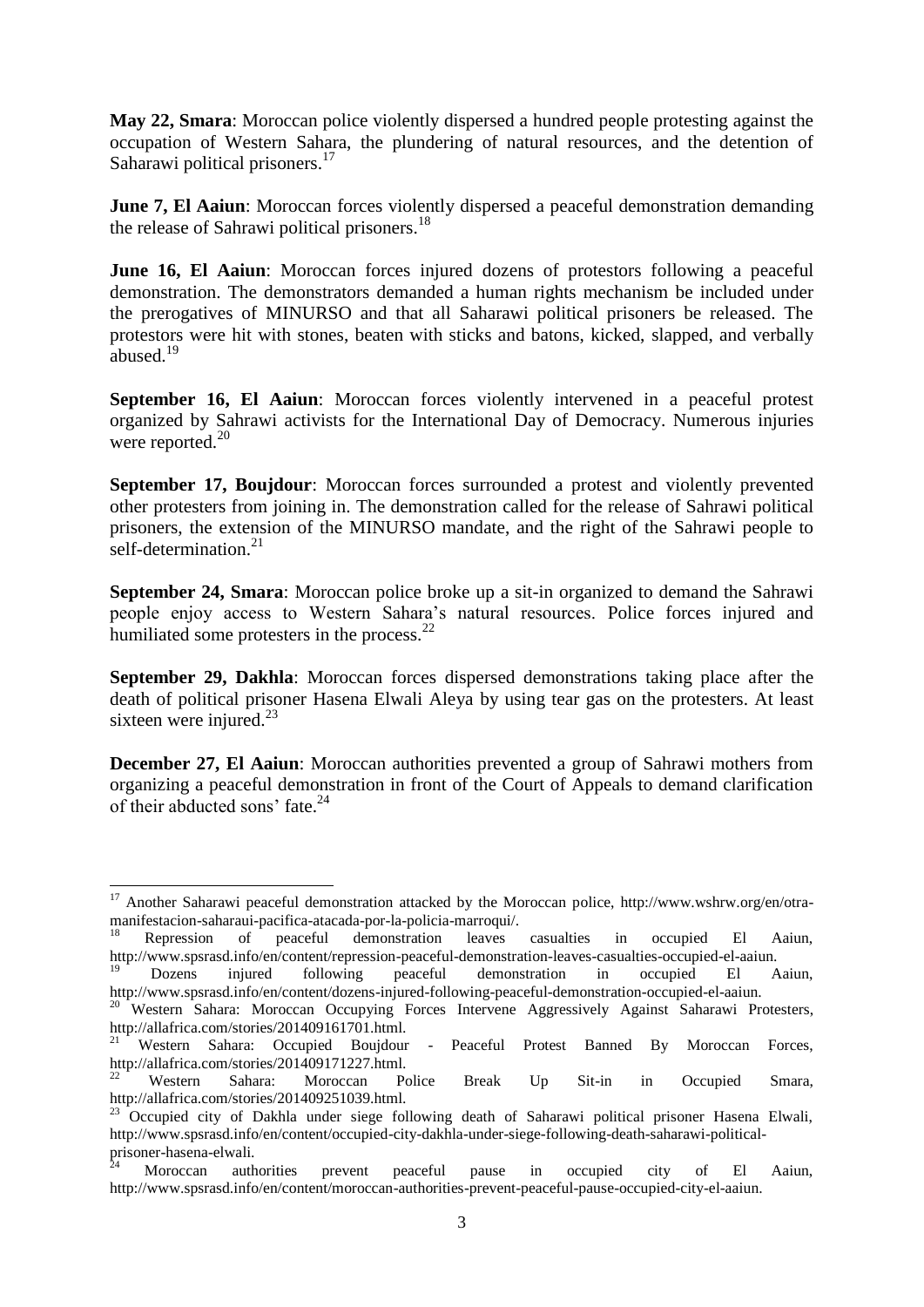#### **2015**

**January 2, Dakhla**: Moroccan forces repressed a peaceful protest by chasing protesters and arresting four. The protesters had raised the Western Sahara flag and demanded selfdetermination and independence for the Sahrawi people.<sup>25</sup>

**January 4, Dakhla**: Moroccan forces further repressed the peaceful demonstrations by Sahrawis protesting the exploitation of natural resources and demanding better socioeconomic conditions. 26

**January 5, El Aaiun**: Moroccan occupying authorities violently intervened in a peaceful sitin organized by a group of unemployed Sahrawi graduates. The graduates were demanding the right to work, the right to gather and organize peaceful demonstrations, and to benefit from all natural resources of Western Sahara.<sup>27</sup>

**January 10, El Aaiun**: Moroccan police physically and verbally abused several Sahrawi women holding a peaceful demonstration. The police wore both uniforms and plain clothes and used sticks, punching and kicking the protestors.<sup>28</sup>

**January 18, El Aaiun**: Moroccan forces prevented several Sahrawis, including Abdelhay Toubali and Ali Saadouni, from carrying out a peaceful march.<sup>29</sup>

**January 20, Smara**: Moroccan police violently repressed a protest by Sahrawis calling for independence. The police raided the homes of the protesters and beat the inhabitants.<sup>30</sup>

**January 25, El Aaiun**: Moroccan security forces attacked a peaceful protest in front of the Moroccan Workers' Union requesting equal employment for Sahrawis.<sup>3</sup>

**January 28 or January 31**: During the filming of an interview with two former political prisoners who had participated in the Gdiem Izik protests, approximately twenty Moroccan police cars surrounded the home where the interview was taking place. The home belonged to Fatimatou Dahouar, a Sahrawi independence activist who had previously been forcibly

1

<sup>&</sup>lt;sup>25</sup> Sahara Press Service, Peaceful demonstration in occupied city of Dakhla demanding self-determination of Sahrawi people, http://www.spsrasd.info/en/content/peaceful-demonstration-occupied-city-dakhla-demandingself-determination-sahrawi-people.

<sup>26</sup> Por Un Sahara Libre, La población saharaui en Dajla ocupada, se manifiesta contra el expolio marroquí de los recursos naturales y denuncian exportaciones ilegales de pescado en mal estado a Alemania y Francia,

http://porunsaharalibre.org/2015/01/la-poblacion-saharaui-en-dajla-ocupada-se-manifiesta-contra-el-expoliomarroqui-de-los-recursos-naturales-y-denuncian-exportaciones-ilegales-de-pescado-en-mal-estado-a-alemania-yfrancia/.

<sup>&</sup>lt;sup>27</sup> Sahara Press Service, Moroccan occupying authorities "violently" intervene against peaceful sit-in of unemployed Sahrawis, http://www.spsrasd.info/en/content/moroccan-occupying-authorities-"violently" intervene-against-peaceful-sit-unemployed-saharaw.

<sup>&</sup>lt;sup>28</sup> Sahara Press Service, Sahrawi women banned from their right to peaceful protest in occupied El Aaiun, http://www.spsrasd.info/en/content/sahrawi-women-banned-their-right-peaceful-protest-occupied-el-aaiun.

<sup>&</sup>lt;sup>29</sup> Por Un Sahara Libre, La policía marroquí impide una marcha pacífica y reprime activistas saharauis de derechos humanos en El Aaiún ocupado, http://porunsaharalibre.org/2015/01/la-policia-marroqui-impide-unamarcha-pacifica-y-reprime-activistas-saharauis-de-derechos-humanos-en-el-aaiun-ocupado/.

<sup>&</sup>lt;sup>30</sup> Por Un Sahara Libre, Los militares marroquíes arremeten contra manifestantes saharauis en la ciudad ocupada Smara, http://porunsaharalibre.org/2015/01/los-militares-marroquies-arremeten-contra-manifestantes-saharauisen-la-ciudad-ocupada-smara/.

<sup>&</sup>lt;sup>31</sup> Front Line Defenders, Morocco/Western Sahara – Human rights defender Babit El Kori assaulted, https://www.frontlinedefenders.org/node/28008#.VNA3iO8wBH9.twitter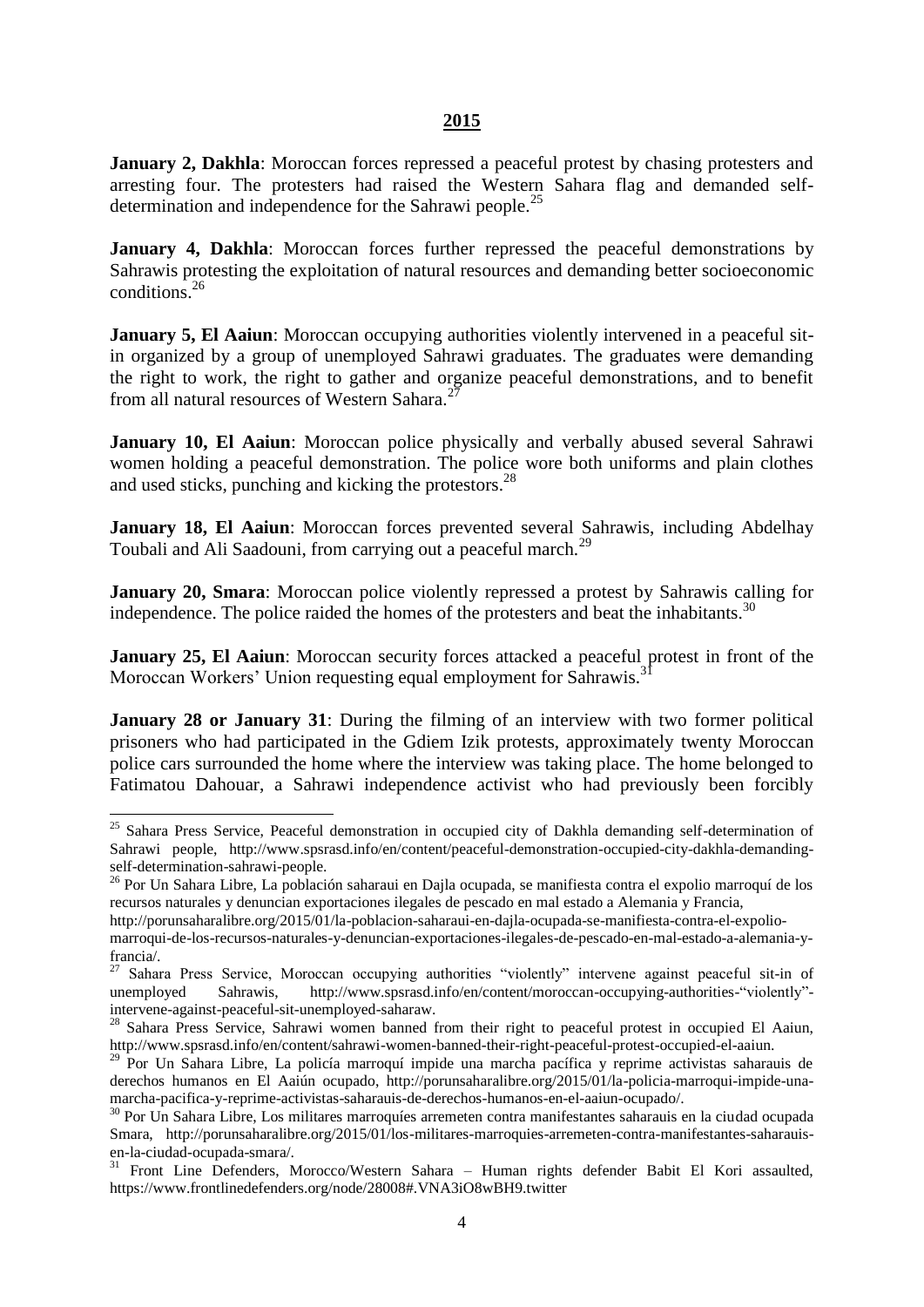disappeared in a Moroccan secret detention center. He had invited the journalists to use his home as the set of the interview. When Hayat El Khaldi, the journalist conducting the interview, and Mohamed Mayara and Zayou Abdelrehmane, the former political prisoners being interviewed, left the home, the officers began insulting them and spitting on their car. One high-ranking officer, Banbrahim Brahim, reportedly threatened Mohamed Mayara by saying that he would kidnap him and his family and lock them in a secret detention center, just as they had with his father. Mohamed Mayara's father was disappeared in 1976 and died in detention in 1977. Another journalist who attended the interview, Mamine Hashimi, head of technical services at Equipe Média, was attacked by the police officers when he left the house a few minutes later. He suffered injuries that required medical attention. Two other journalists who had attended the interview, Leili Hamoud and Zerouali Mohamed Saleh, were forced to remain in the home until after midnight, when the police had left.<sup>32</sup>

**February 3, El Aaiun**: Moroccan security forces blocked a peaceful demonstration by Sahrawi women in support of Sahrawi political prisoners, recognition of Sahrawis' right to self-determination, and sharing in the benefits of the exploitation of their natural resources.<sup>33</sup>

**February 8, El Aaiun**: Moroccan forces in uniform and plain clothes repressed a peaceful demonstration supporting Sahrawi political prisoners and condemning the systematic suppression of Sahrawi people. The security forces used stones and sticks to disperse the demonstrators.<sup>34</sup>

**February 9, El Aaiun**: Moroccan police brutally intervened against a demonstration organized by the family of Mohamed Lamine Haidala following his death. Six people were injured, including four girls related to Haidala, a young man, and Ali Saadouni.<sup>35</sup>

**February 15, Smara**: Moroccan occupation forces violently attacked Sahrawi demonstrators who participated in a peaceful sit-in in solidarity with political prisoners, chanting slogans demanding self-determination. At least two were hospitalized.<sup>36</sup>

**February 16, El Aaiun**: A group of local NGOs convened a peaceful demonstration to express solidarity with the family of Mohamed Lamine Haidala. Police rapidly put down the demonstration, with a number of streets blocked and filled with officers. Police used water cannons to disperse protesters.<sup>37</sup>

<sup>32</sup> Por un Sahara Libre, Nueva agresión de las fuerzas de ocupación marroquíes a periodistas saharauis, http://porunsaharalibre.org/2015/01/nueva-agresion-de-las-fuerzas-de-ocupacion-marroquies-a-periodistassaharauis/.

<sup>&</sup>lt;sup>33</sup> Sahara Press Service, Moroccan occupying authorities ban peaceful protests in El Aaiun, http://www.spsrasd.info/en/content/moroccan-occupying-authorities-ban-peaceful-protests-el-aaiun.

<sup>&</sup>lt;sup>34</sup> Sahara Press Service, Repression of peaceful demonstration in occupied city of El Aaiun, http://www.spsrasd.info/en/content/repression-peaceful-demonstration-occupied-city-el-aaiun; Sahara Press Service, Moroccan occupation forces still violate human rights, http://www.spsrasd.info/en/content/moroccanoccupation-forces-still-violate-human-rights.

<sup>&</sup>lt;sup>35</sup> Western Sahara Human Rights watch, Another Saharawi killed by Morocco in a continued and silent genocide against the Saharawis, http://www.wshrw.org/en/otro-saharaui-asesinado-por-marruecos-en-un-continuo-ysilencioso-genocidio-contra-los-saharauis/.

<sup>&</sup>lt;sup>36</sup> Sahara Press Service, Sahrawi demonstrators attacked in occupied Smara, http://www.spsrasd.info/en/content/sahrawi-demonstrators-attacked-occupied-smara.

<sup>37</sup> Por un Sahara Libre, Las fuerzas de ocupación marroquíes reprimen manifestación en El Aaiún ocipado, http://porunsaharalibre.org/2015/02/las-fuerzas-de-ocupacion-marroquies-reprimen-manifestacion-en-el-aaiunocupado/#more-3182.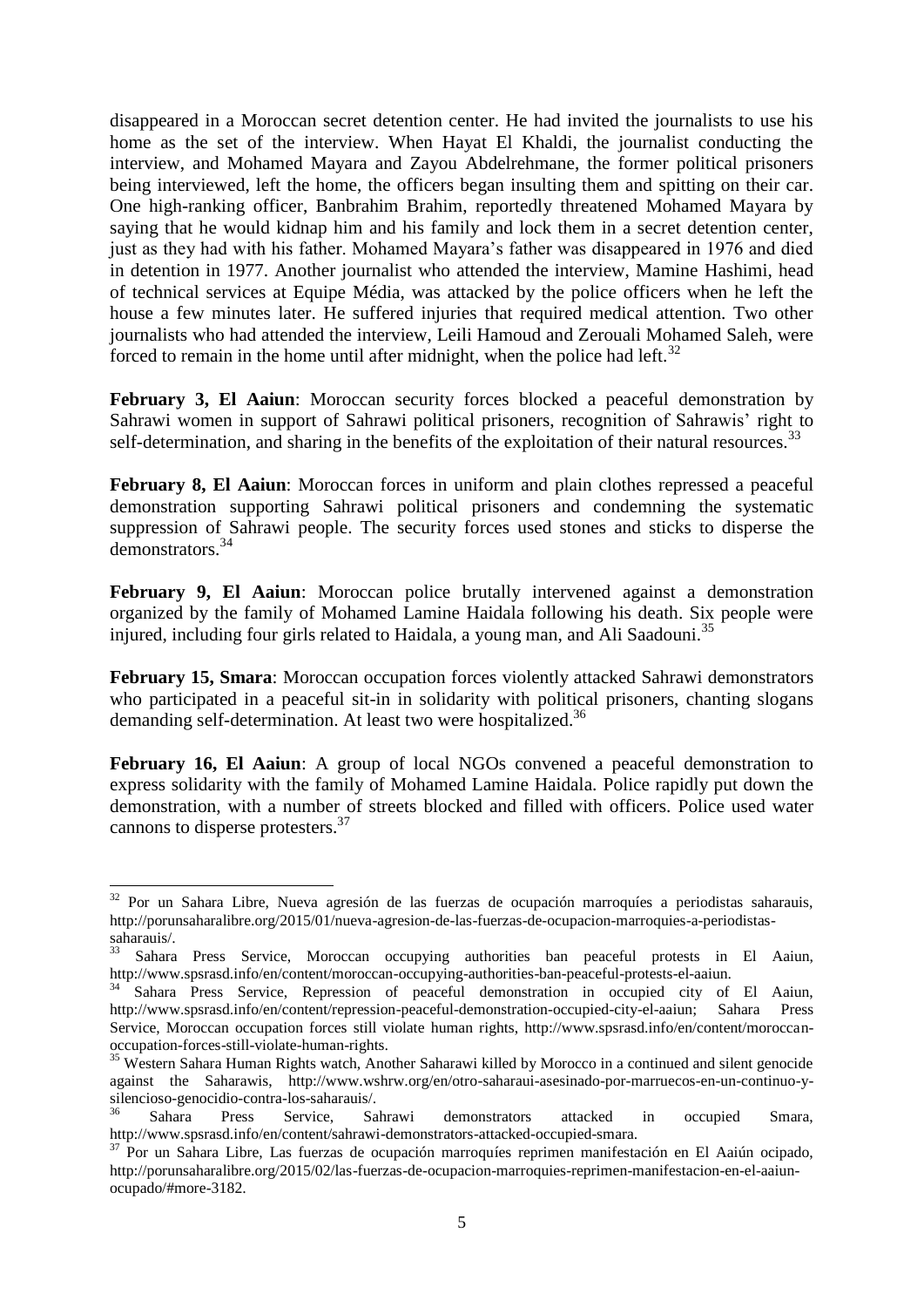**February 23, Smara**: Security forces attacked dozens of Sahrawi protestors with stones as they participated in a peaceful demonstration demanding the right of self-determination for the Sahrawi people.<sup>38</sup>

**March 14, El Aaiun**: Moroccan forces brutally repressed a peaceful demonstration organized by unemployed Sahrawis, who demanded their right to work, live in peace, and realize selfdetermination through a free and fair referendum. The violence left fifteen demonstrators injured. $39$ 

**March 18, Dajla**: Moroccan forces repressed a peaceful demonstration protesting Moroccan occupation in Western Sahara. The protesters chanted slogans calling for the right to selfdetermination for the Sahrawi people and protested the Moroccan autonomy plan. Forces arrested two Sahrawi demonstrators, Sidi Ould Amar and Al-Wali Ould Sidi Salem.<sup>40</sup>

**April 14**: Following a forceful repression of a demonstration calling for an independent UN human rights monitoring mechanism in Western Sahara, the Moroccan police attacked the home of human rights defender Aminatou Haidar.<sup>41</sup> Ms. Haidar was hosting United Nations representatives from the Office of the High Commissioner for Human Rights at her home to discuss human rights abuses in Western Sahara when the meeting came under attack by state authorities. Moroccan police and auxiliary forces reportedly threw rocks and other items at Ms. Haidar's home, causing significant damage. According to eyewitness reports, one of Ms. Haidar's companions was struck and injured when a rock smashed through Ms. Haidar's window. Ms. Haidar, her CODESA colleagues, and the UN delegation were trapped inside during the siege, which lasted for over two hours. A UN vehicle and a car belonging to a CODESA member were also reportedly damaged by Moroccan police. The attack appears to have occurred in relation to the forceful suppression of a peaceful protest in Ms. Haidar's neighborhood. After being attacked by Moroccan authorities, some protesters fled to Ms. Haidar's building and were pursued by police and auxiliary forces. When those who took refuge in Ms. Haidar's home left in the company of the UN representatives, they were filmed by plain-clothed Moroccan police. Police reportedly continued to attack the homes of Sahrawi residents throughout the evening. Members of Ms. Haidar's family who were not home during the initial attack were unable to return home until the following morning due to safety concerns. By the time the violence had subsided, dozens of protesters had reported injuries.<sup>42</sup>

<sup>41</sup> Robert F. Kennedy Human Rights, Home of Robert F. Kennedy Human Rights Award Laureate Aminatou Haidar is attacked; disturbing reports of police brutality against peaceful protesters in Western Sahara,

http://rfkcenter.org/home-of-robert-f-kennedy-human-rights-award-laureate-aminatou-haidar-is-attacked-

disturbing-reports-of-police-brutality-against-peaceful-protesters-in-western-sahara-2.

<sup>38</sup> Sahara Press Service, Peaceful demonstration in occupied Smara demanding Sahrawi people's selfdetermination, http://www.spsrasd.info/en/content/peaceful-demonstration-occupied-smara-demandingsaharawi-people's-self-determination.

<sup>&</sup>lt;sup>39</sup> Sahara Press Service, Moroccan occupation forces repress peaceful demonstration of unemployed Sahrawis, http://www.spsrasd.info/en/content/moroccan-occupation-forces-repress-peaceful-demonstration-unemployedsahrawis.

<sup>&</sup>lt;sup>40</sup> Sahara Press Service, Moroccan occupying forces crack down on peaceful vigil in occupied Dajla, http://www.spsrasd.info/en/content/moroccan-occupying-forces-crack-down-peaceful-vigil-occupied-dajla.

disturbing-reports-of-police-brutality-against-peaceful-protesters-in-western-sahara-2; Front Line Defenders, Western Sahara – Home of human rights defender Aminatou Haidar attacked, https://www.frontlinedefenders.org/node/28580.

<sup>&</sup>lt;sup>42</sup> Robert F. Kennedy Human Rights, Home of Robert F. Kennedy Human Rights Award Laureate Aminatou Haidar is attacked; disturbing reports of police brutality against peaceful protesters in Western Sahara, http://rfkcenter.org/home-of-robert-f-kennedy-human-rights-award-laureate-aminatou-haidar-is-attacked-